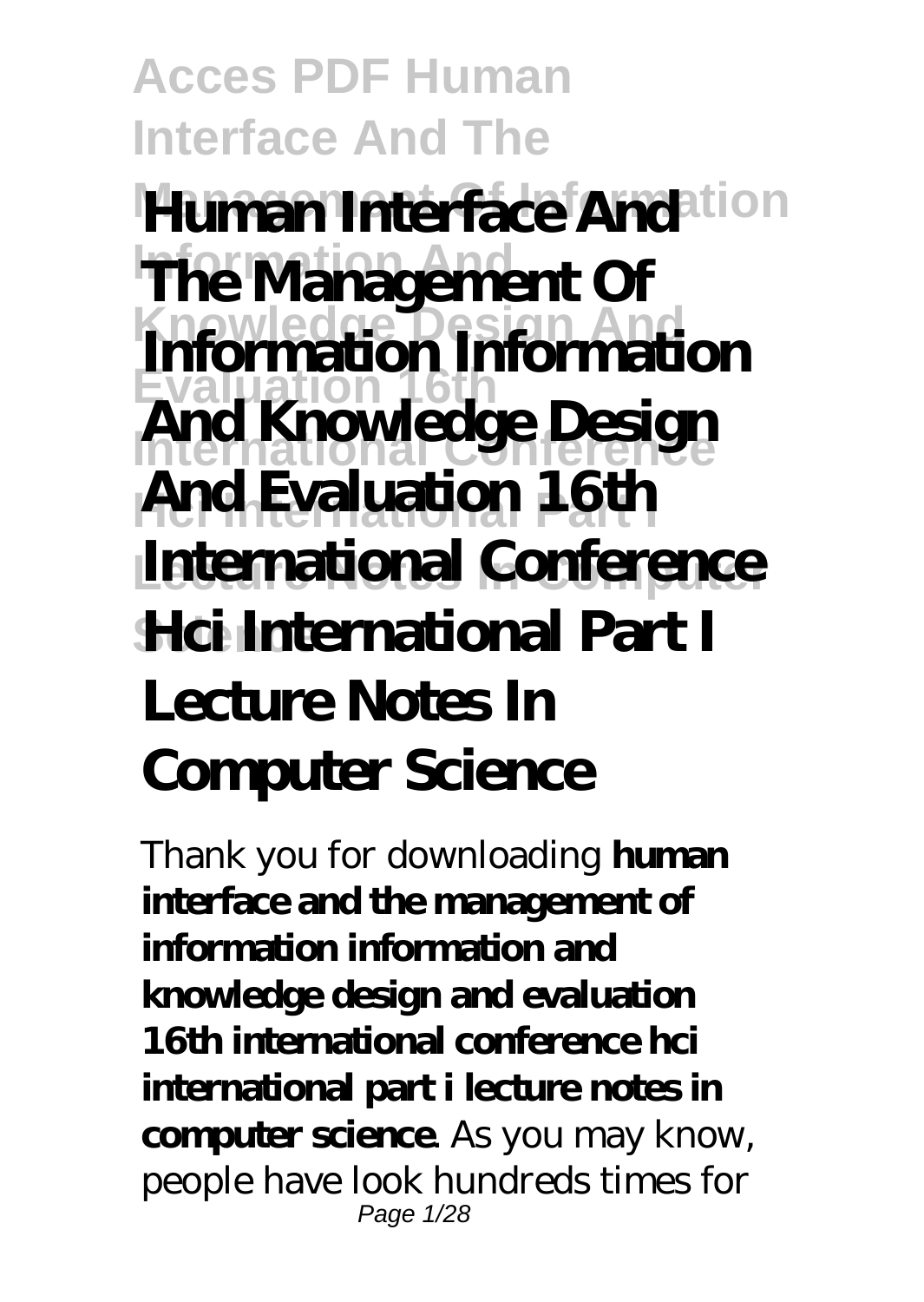their chosen books like this human on **Information And** interface and the management of **Knowledge Design And** knowledge design and evaluation 16th international conference hci international part i lecture notes in **Harmful downloads.** Rather than enjoying a good book ter with a cup of tea in the afternoon, information information and computer science, but end up in instead they are facing with some malicious bugs inside their desktop computer.

human interface and the management of information information and knowledge design and evaluation 16th international conference hci international part i lecture notes in computer science is available in our book collection an online access to it is set as public so you can download it Page 2/28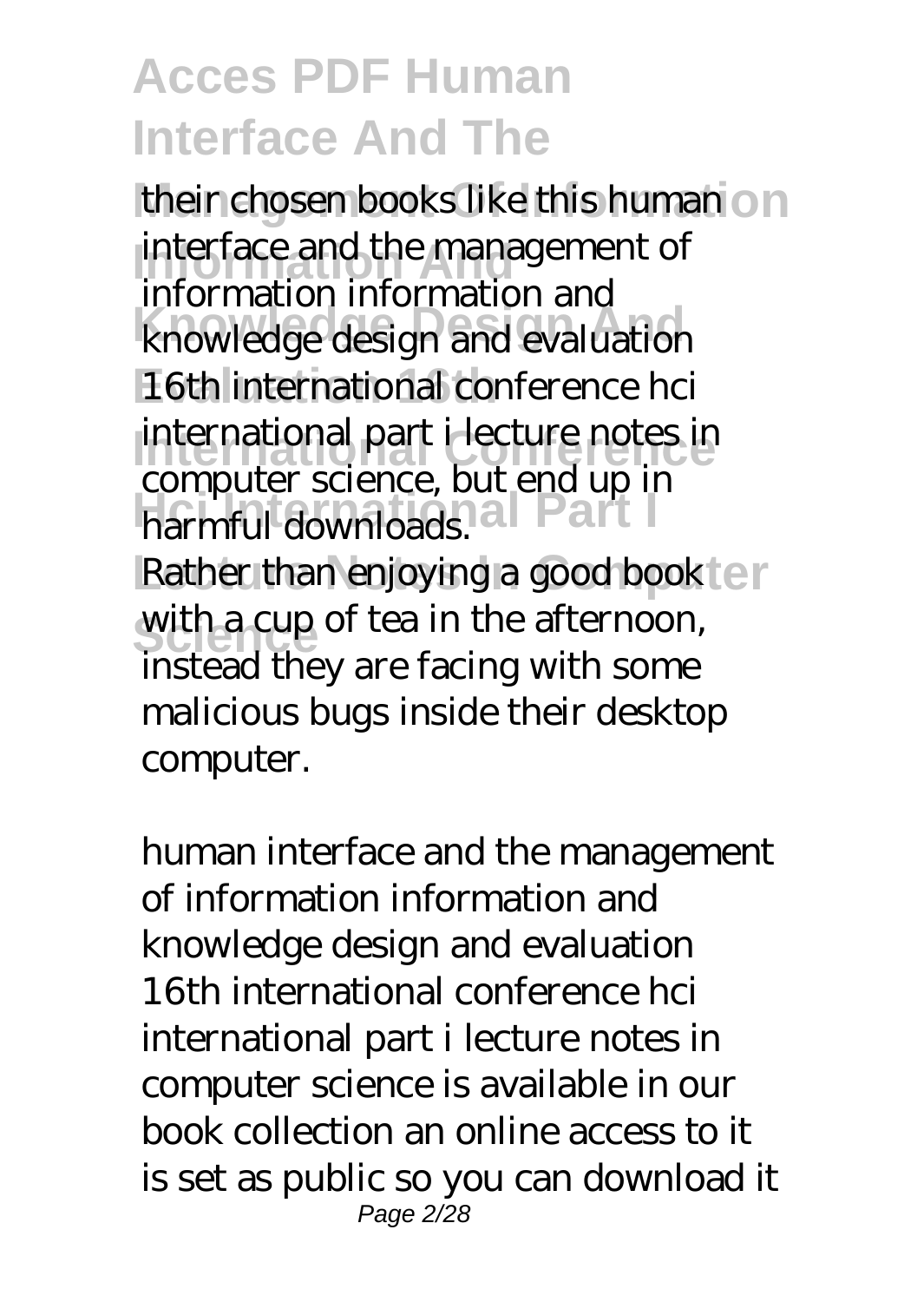instantly.ement Of Information Our books collection spans in multiple **Knowledge Design And** less latency time to download any of our books like this one. **International Merely said, the human interface and Hci International Part I** information and knowledge design and evaluation 16th international ter conference hci international part i locations, allowing you to get the most the management of information lecture notes in computer science is universally compatible with any devices to read

*The rising importance of human interface in a tech-dominated world | Steven Van Belleghem | TEDxULB* Origins of the Apple Human Interface How to control someone else's arm with your brain  $\frac{1}{1}$  Greg Gage A BETTER TOOL THAN MYFXBOOK? | BETTER USER INTERFACE AND MORE TOOLS! Page 3/28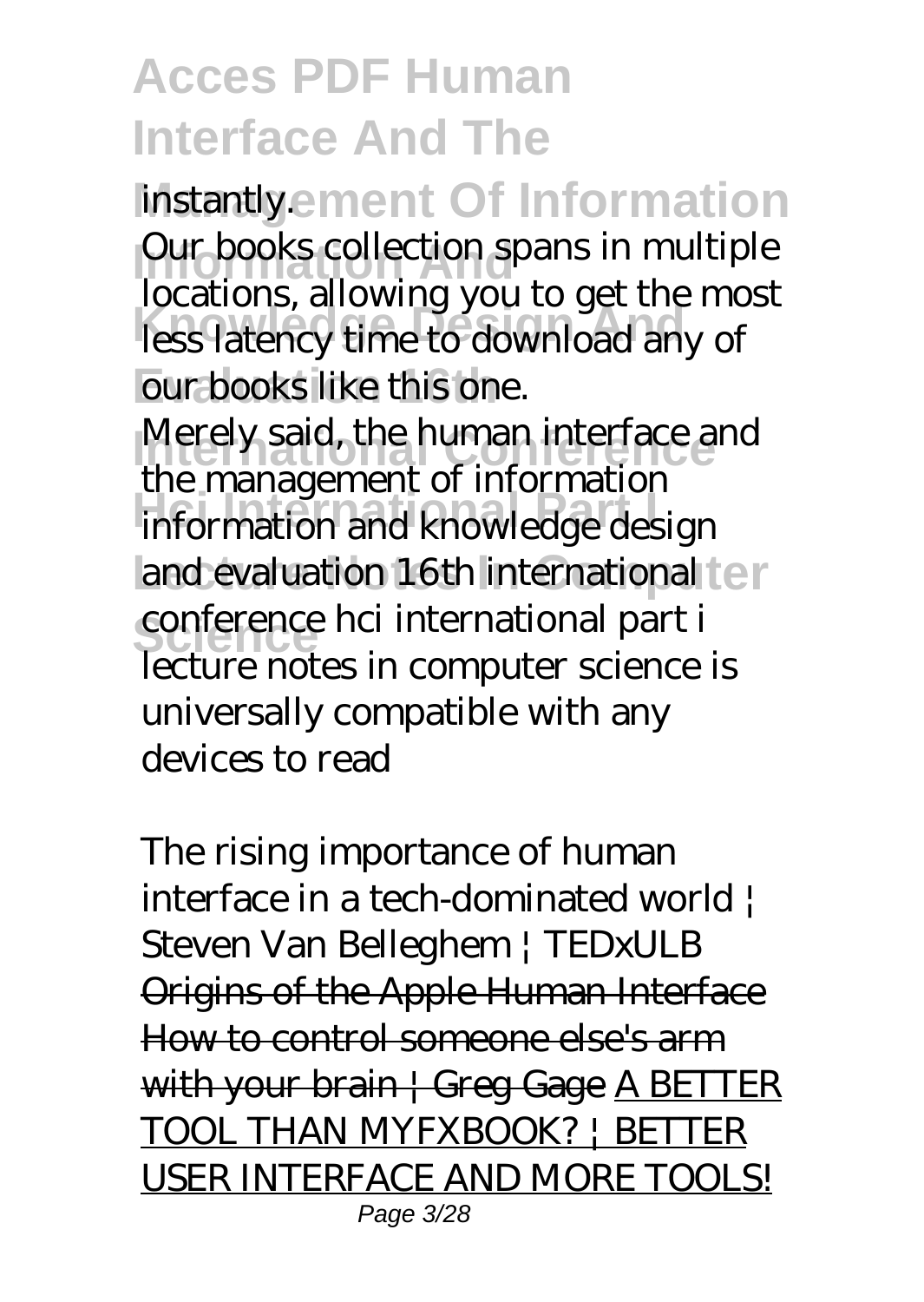**M** *Design Patterns in Plain English bn* **Information And** *Mosh Hamedani* Defining the 'Human **Thinking Palantir's Business:** Explained! | A Must-Watch **Presentation for Investors | Buy the Heighter II** Collaing a diapractic SSC Skyrim User Interface / UI / HUD / en **Menu Change Management** Interface' Lean vs Agile vs Design Stock Now? Creating a Graphical User introduction One by one | Kotter's change model | CM steps | 052-Reasons Automated Decision Making with Machine Learning Can Fail with James Taylor *ARK INVEST IS BUYING BIG ON THIS STOCK! \*GROWTH STOCK\** What is Better Than Passion? - Scott Adams **Designing for iPhone X Comment connecter MYFXBOOK à METATRADER 4?** QGIS tutorial: Google Earth Engine plugin [EN] *How* Page 4/28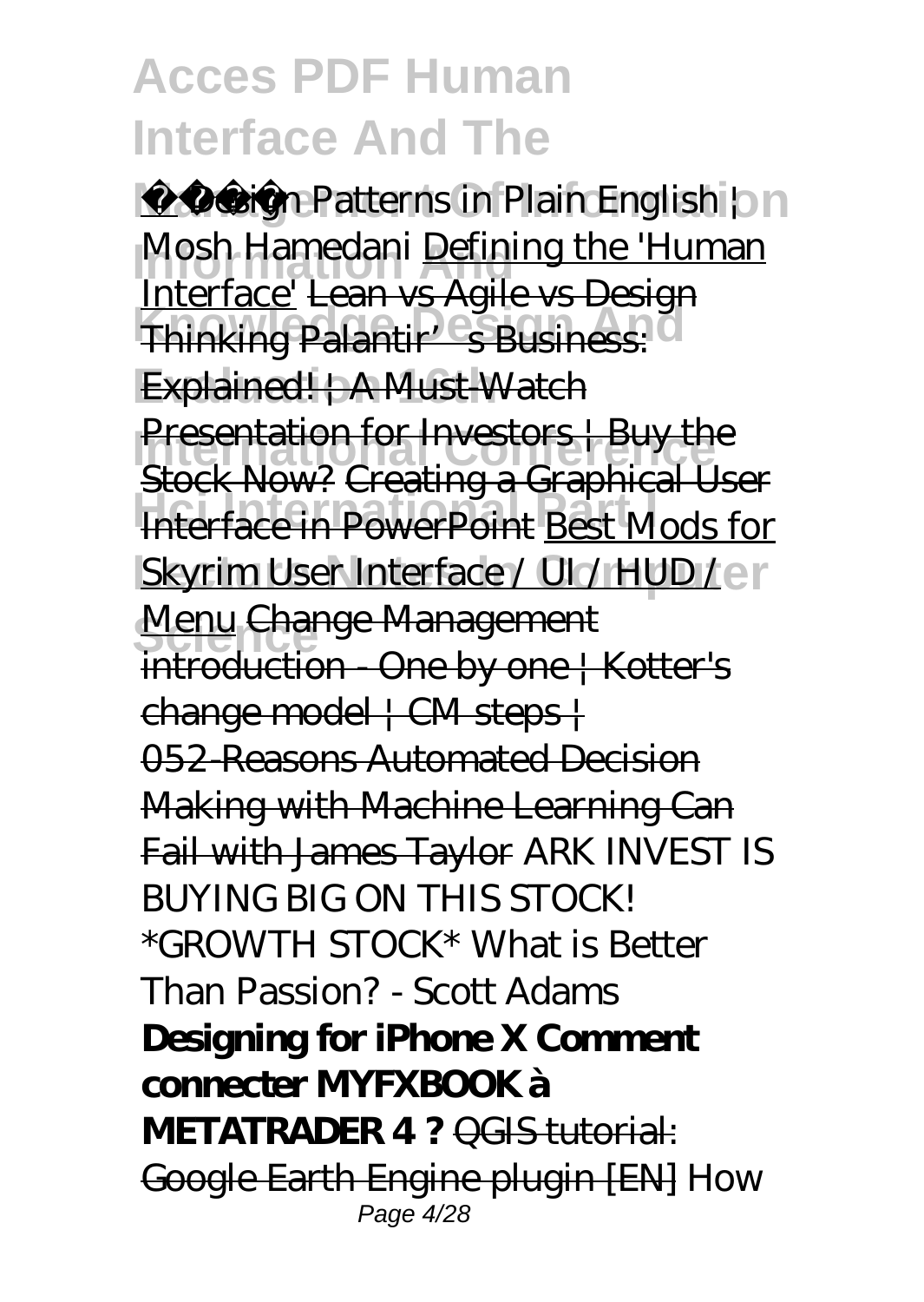*to Create A Successful eBook in 4* **Information And** *Steps Episode 959 Scott Adams: Join Knowledge Design Changementals of User Experience* **Harvard i-lab | UX Design: An Introduction with Scout Stevenson Duriew - User Interface and** Personalization Building a Custom en User Interface for your Database *Me in My Fortress of Garagitude The* Microsoft Dynamics NAV 2013 R2 *Human Resource Management: Professor Samantha Warren QNAP QVR Pro Walkthrough Part 1 - QVR Pro User Interface The TOP 5 Value Stocks To Buy Now | UK Recovery Stocks*

Reimagined user interface - Adobe RoboHelp (2019 release)*Calibre eBook Management Advanced UI Tips Tutorial*

Episode 965 Scott Adams: Teaching You the User Interface for Reality and Page 5/28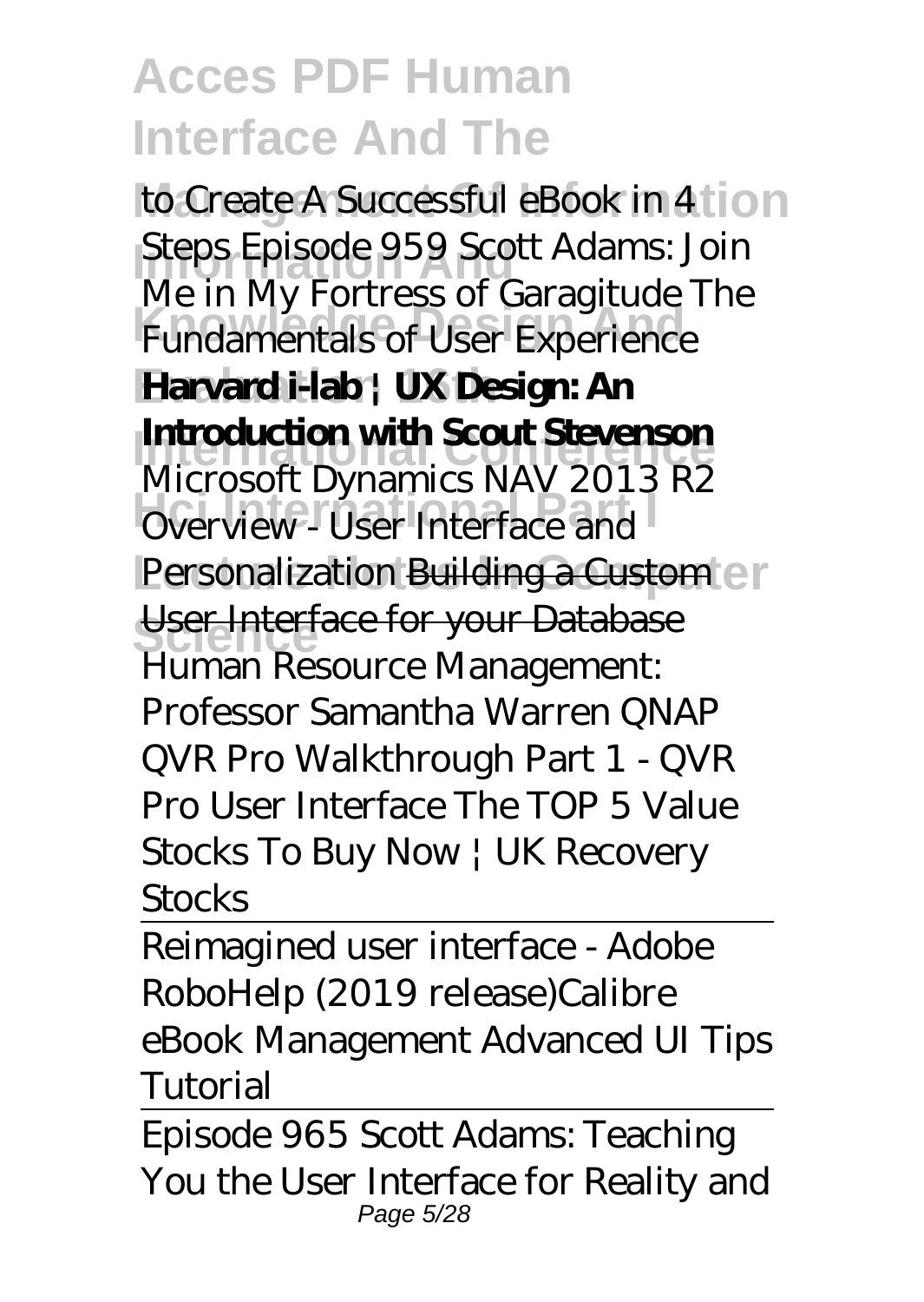Authoring Your Life With itHuman on **Interface And The Management Management of Information.** no **Information in Intelligent Systems Thematic Area, HIMI 2019, Held as Hci International Part I** Conference, HCII 2019, Orlando, FL, **USA, July 26-31, 2019, Proceedings,** *<u>SeitHice</u>* Human Interface and the Part of the 21st HCI International

Human Interface and the Management of Information ... Human Interface and the Management of Information. Interacting with Information. Thematic Area, HIMI 2020, Held as Part of the 22nd International Conference, HCII 2020, Copenhagen, Denmark, July 19–24, 2020, Proceedings, Part II. Engineering Psychology and Cognitive Page 6/28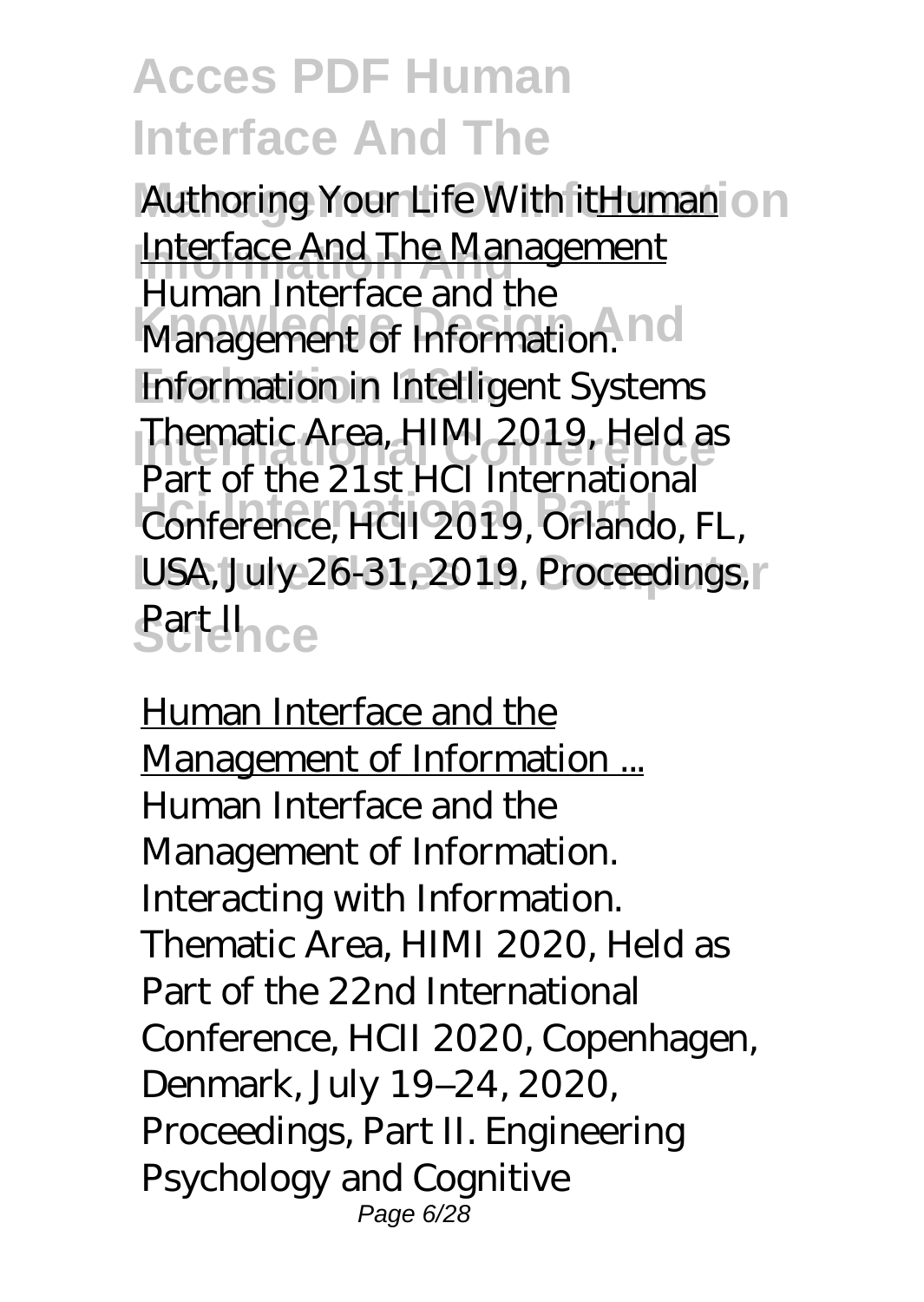**Acces PDF Human Interface And The** Ergonomics.nent Of Information **Information And** Human Interface and the **Management of Information ... Human Interface and the Management of Information.**<br>Internation. *Viewslingthan* and Ce **Hci International Part I** Analytics 20th International Conference, HIMI 2018, Held as Part of HCI International 2018, Las Vegas, Interaction, Visualization, and NV, USA, July 15-20, 2018, Proceedings, Part I Human Interface and the Management of Information.

Human Interface and the Management of Information ... Introduction. The two-volume set LNCS 8521 and 8522 constitutes the refereed proceedings of the Human Interface and the Management of Information thematic track, held as part of the 16th International Page 7/28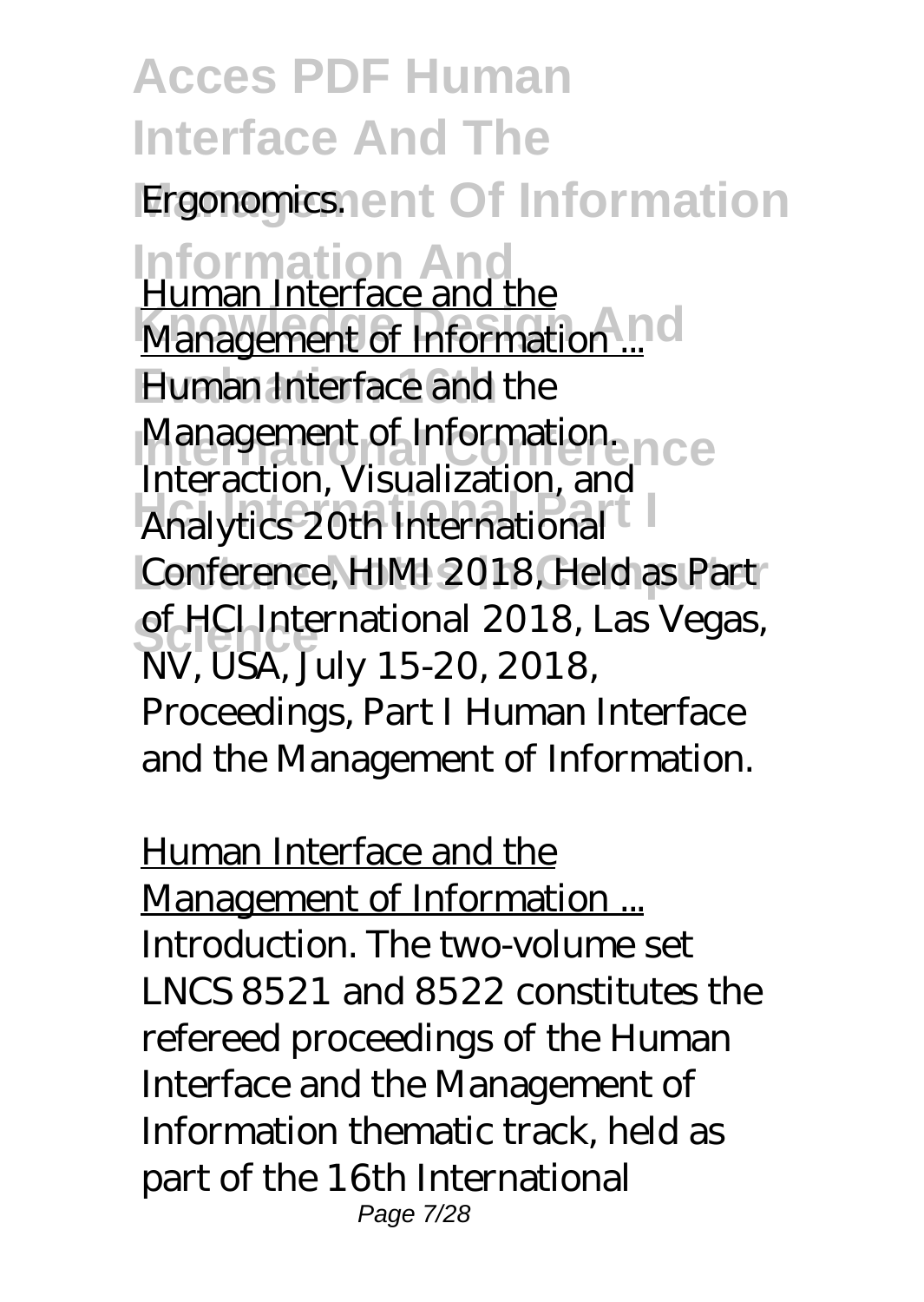Conference on Human-Computer tion Interaction, HCII 2014, held in **Knowledge Design And** jointly with 13 other thematically similar conferences. The total of 1476 papers and 220 posters presented at **Hci International Part I** carefully reviewed and selected from **LAZ66 submissions.** In Computer Heraklion, Greece, in June 2014, the HCII 2014 conferences were

**Science** Human Interface and the Management of Information ... Human Interface and the Management of Information. Visual Information and Knowledge Management - Thematic Area, HIMI 2019, Held as Part of the 21st HCI International Conference, HCII 2019, Orlando, FL, USA, July 26–31, 2019, Proceedings, Part I | Sakae Yamamoto | Springer. Usually ready to be dispatched within 3 to 5 business Page 8/28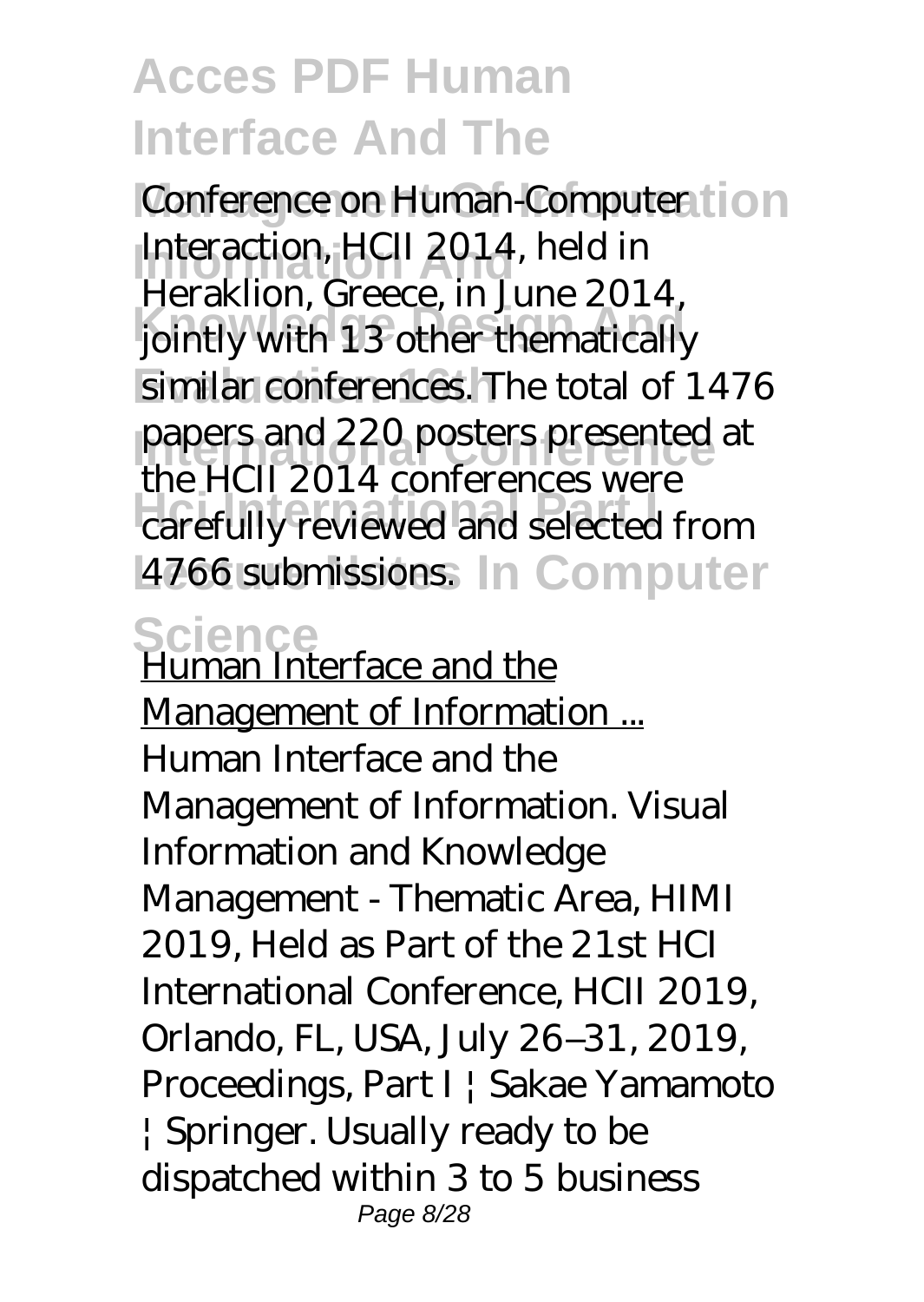**Acces PDF Human Interface And The** *days.agement Of Information* **Information And** Human Interface and the **Management of Information. Visual ...** Introduction. The two-volume set **International Conference** LNCS 9172 and 9173 constitutes the Interface and the Management of Information thematic track, held aser part of the 17th International refereed proceedings of the Human Conference on Human-Computer Interaction, HCII 2015, held in Los Angeles, CA, USA, in August 2015, jointly with 15 other thematically similar conferences.

Human Interface and the Management of Information ... The two-volume set LNCS 9734 and 9735 constitutes the refereed proceedings of the Human Interface and the Management of Information Page 9/28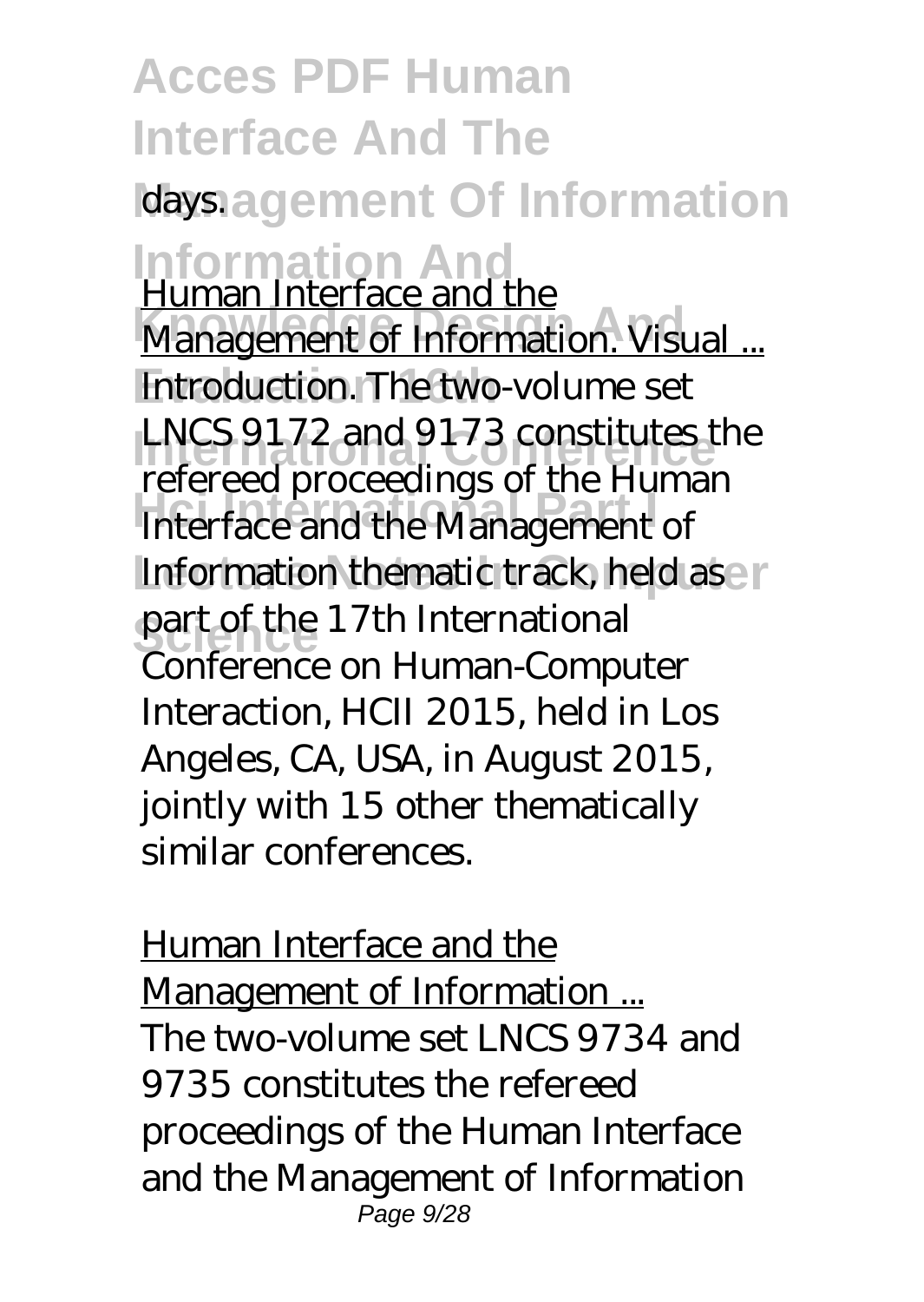thematic track, held as part of the **18th International Conference on Knowledge Design And** 2016, held in Toronto, Canada, in July **Evaluation 16th** 2016. HCII 2016 received a Human-Computer Interaction, HCII

**International Conference** Human Interface and the

**Management of Information ...** The two-volume set LNCS 9172 and 9173 constitutes the refereed proceedings of the Human Interface and the Management of Information thematic track, held as part of the 17th International Conference on Human-Computer Interaction, HCII 2015, held in Los Angeles, CA, USA, in August 2015, jointly with 15 other thematically similar conferences.

Human Interface and the Management of Information ... Human Interface and the Page 10/28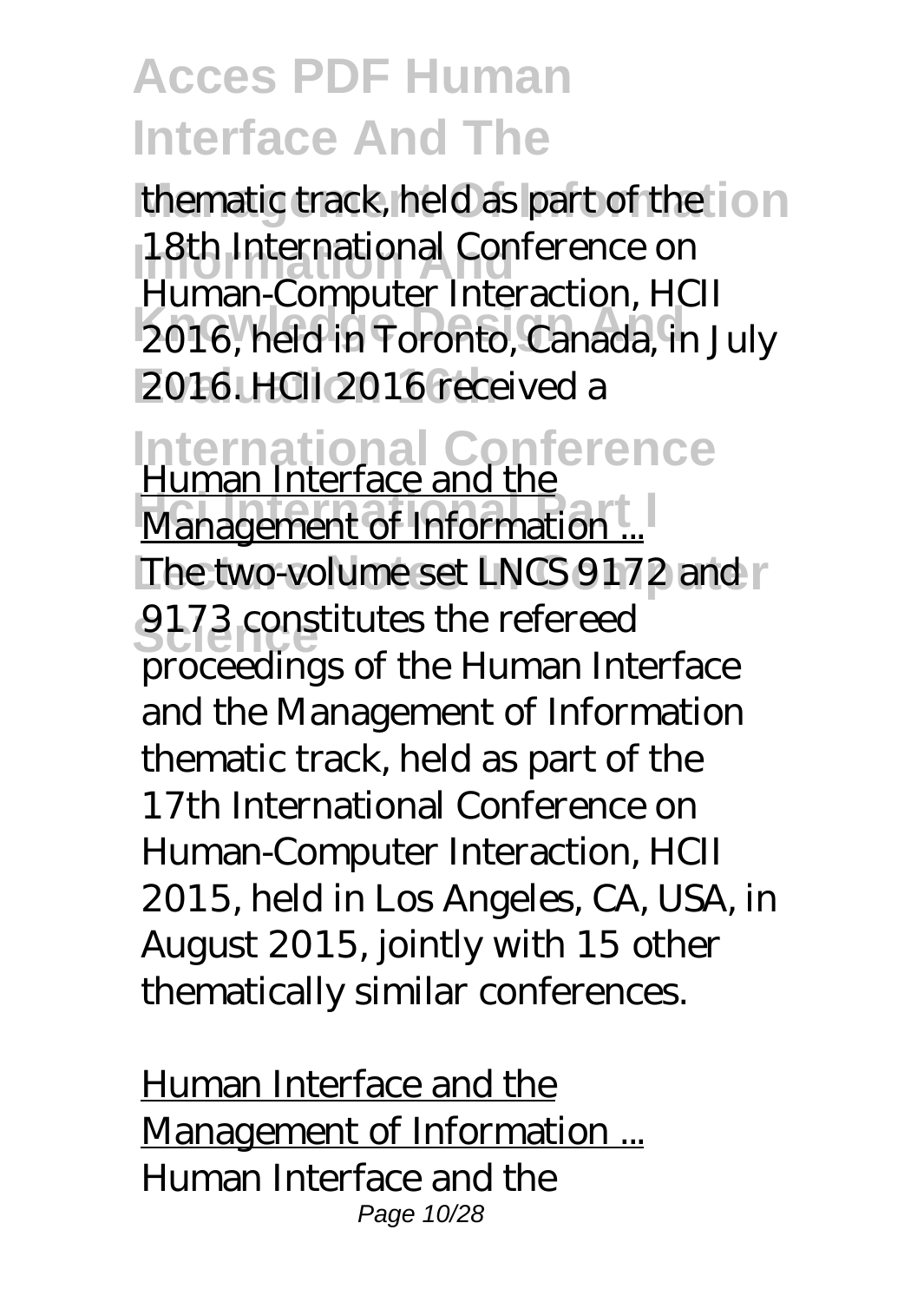Management of Information<sup>r</sup> mation **Information and Interaction 2009, Held as Part of HCI And Evaluation 16th** International 2009, San Diego, CA, USA, July 19-24, 2009, Proceedings, **Smith, Michael J. (Eds.) Free Preview Lecture Notes In Computer** Symposium on Human Interface Part II. Editors: Salvendy, Gavriel,

**Human Interface and the** Management of Information ... This two-volume set LNCS 5617 and 5618 constitutes the refereed proceedings of the Symposium on Human Interface 2009, held in San Diego, CA, USA in July 2007 in the framework of the 13th International Conference on Human-Computer Interaction, HCII 2009 with 16 other thematically similar conferences.

Human Interface and the Page 11/28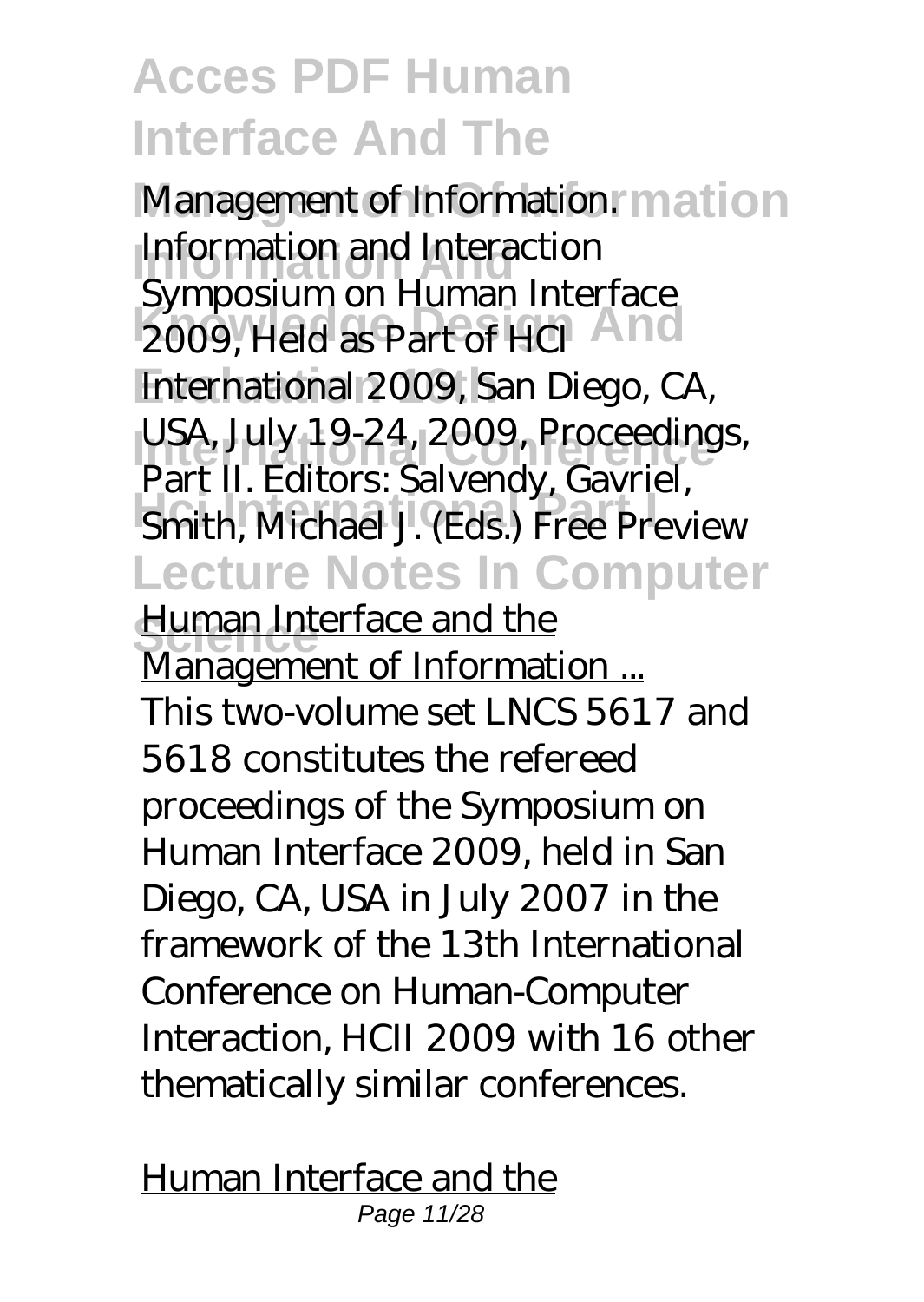**Management of Information** ... mation Interface management is the essence **Knowledge Design And** coordinate, and control the work of others participating on a project team. This article examines how project **Hanagers carriest enceavely**<br>practice interface management. In doing so, it lists seven principles of e interface management and discusses of the project manager's role: To plan, managers can most effectively the application of organizational theory to project management ...

Interface management--an organization theory approach to ... Human Interface and the Management of Information. Information in Applications and Services. Usually dispatched within 3 to 5 business days. This two-volume set LNCS 10904 and 10905 constitutes the refereed proceedings Page 12/28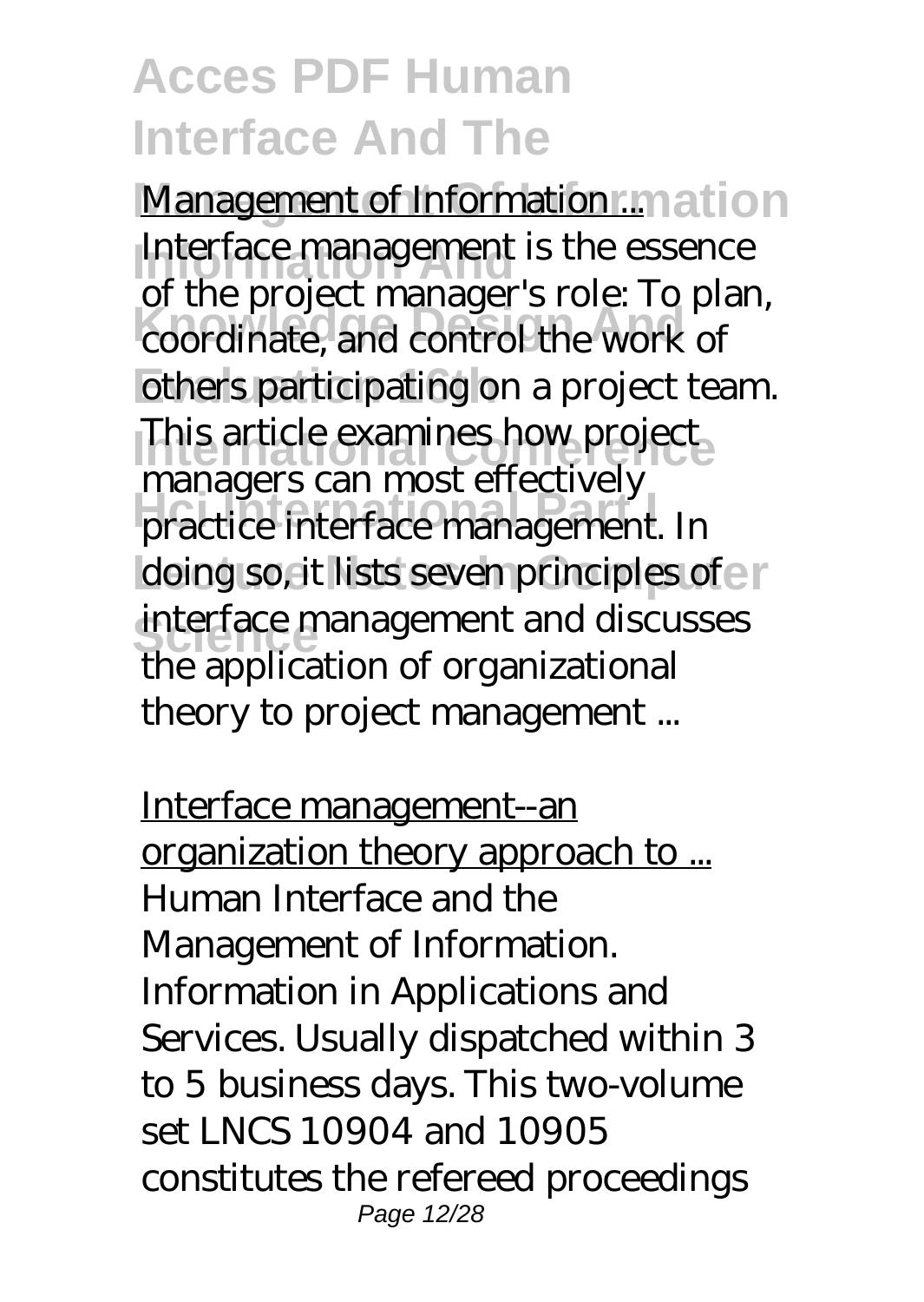of the 20th International Conference no on Human Interface and the **2018, held as part of HCI** International 2018 in Las Vegas, NV, **International Conference** USA, in July 2018.The total of 1170 **Hci International Part I** the 30 HCII 2018 proceedings volumes was otes In Computer Management of Information, HIMI papers and 195 posters included in

# **Science** Human Interface and the

Management of Information ... After serving in administrative roles for the last six years in the University of Albany's human resource information systems program, Richard Johnson , felt a pull to expand his research and teaching efforts, particularly after observing the growth of artificial intelligence and data driven evaluations of employees.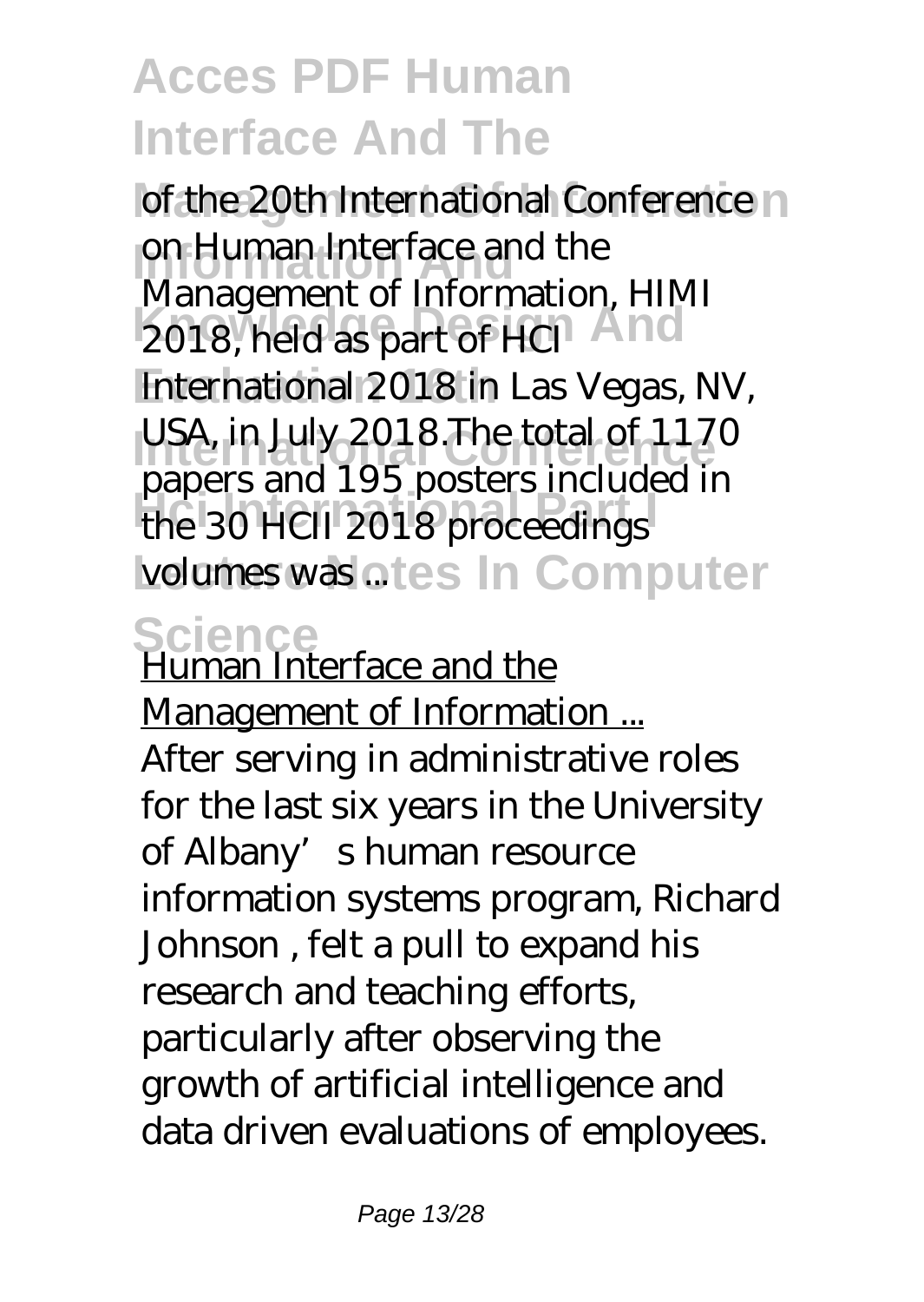**Richard Johnson Taps Interface at ion Between Management/Human ...**<br>This unhance edited by Michael 1 **Knowledge Design Andrews**<br>
Smith and Gavriel Salvendy, contains papers in the thematic area of Human Interface and the Management of **Hci International Part I** major topics: • Communication and **Collaboration • Knowledge, Learning** and Education • Mobile Interaction This volume, edited by Michael J. Information, addressing the following • Interacting with the World Wide Web and Electronic Services • Business Management and Industrial Applications • Environment, Transportation and Safety

Human Interface and the Management of Information ... This volume, edited by Michael J. Smith and Gavriel Salvendy, contains papers in the thematic area of Human Interface and the Management of Page 14/28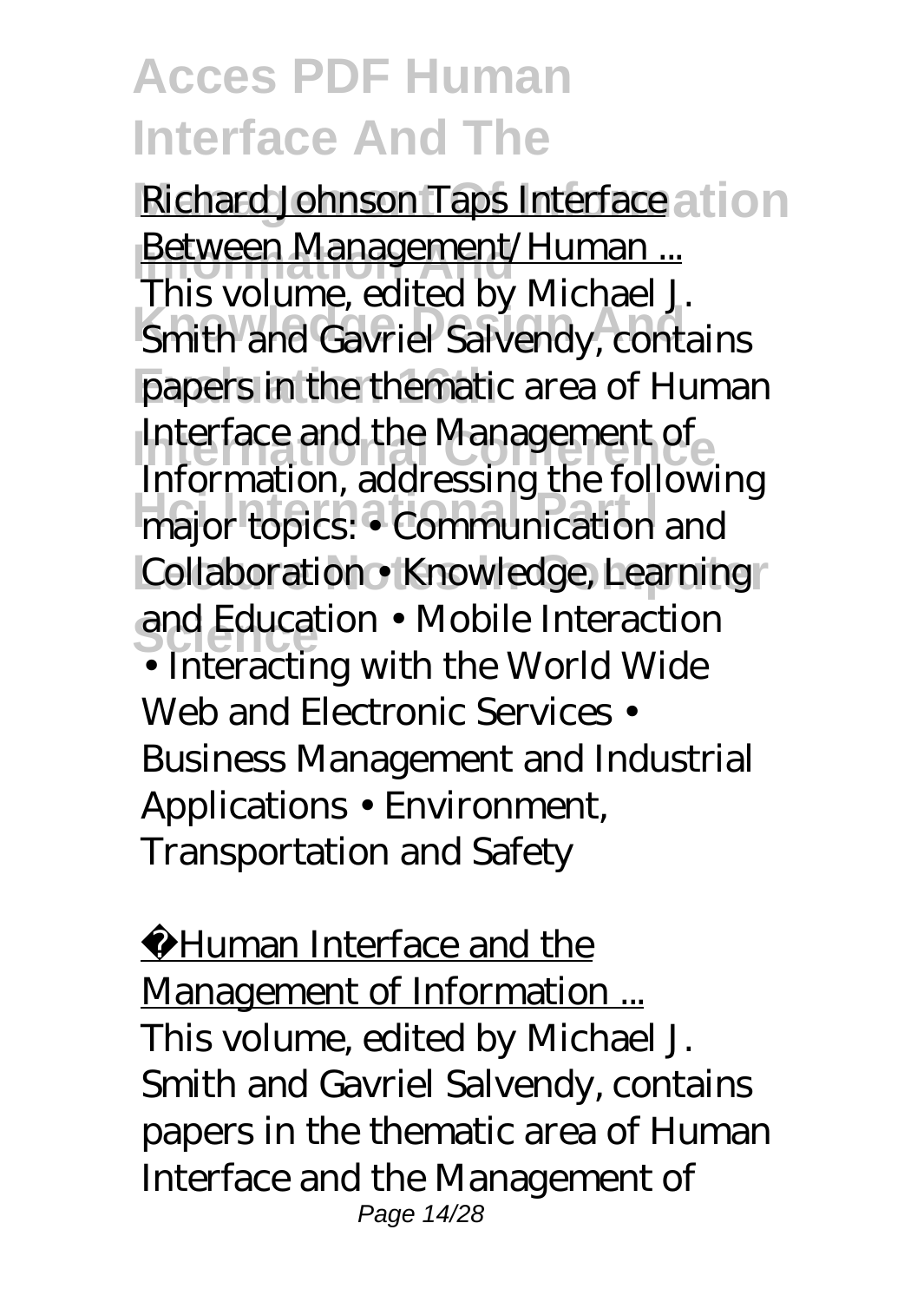Information, addressing the following **Inajor topics:** • Design and Evaluation **Knowledge Design And** Visualizing Information • Retrieval, Searching, Browsing and Navigation • Development Methods and **Hechnologies and Techniques Lecture Notes In Computer** Methods and Techniques • Techniques • Advanced Interaction

**Schuman Interface and the** Management of Information ... Buy Human Interface and the Management of Information. Methods, Techniques and Tools in Information Design: Symposium on Human Interface 2007, Held as ... China, July 22-27, 2007, Proceedings, Part I 2007 by Smith, Michael J., Salvendy, Gavriel (ISBN: 9783540733447) from Amazon's Book Store. Everyday low prices and free delivery on eligible orders.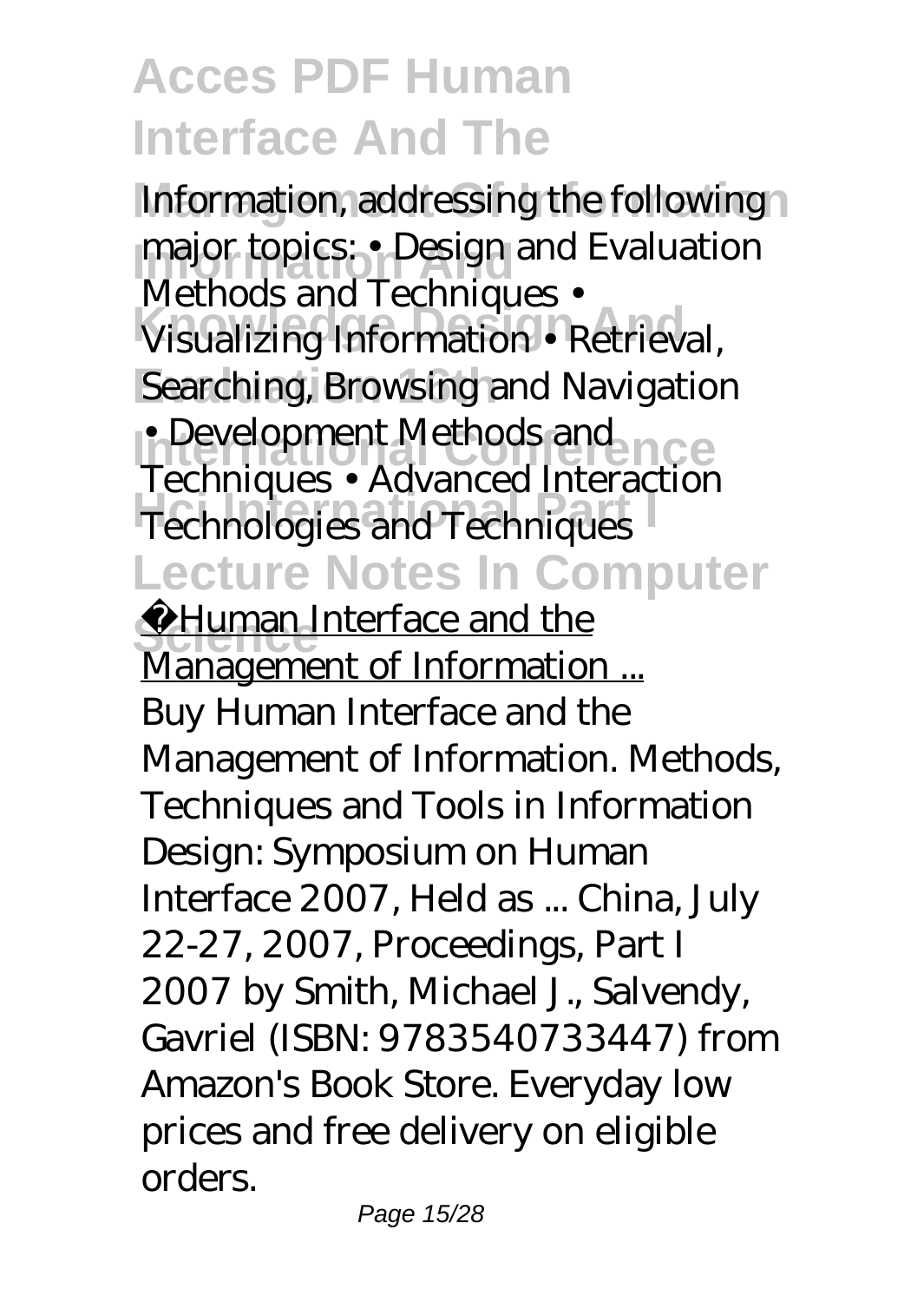#### **Acces PDF Human Interface And The Management Of Information** Human Interface and <u>the</u><br>Management of Information. Methods **Knowledge Design And** The human-machine interface based **International Conference**<br> **International Conference**<br> **International Conference** real sorrelate prostern of machines. Human Interface and the ... well solve the problem of information

which avoids the interference of uter **rehabilitation aids on the autonomous** activities of the human body [49]. However, with this strategy, parameters such as the trajectory and speed of each motion command control device are predetermined.

Human-Machine Interface - an overview | ScienceDirect Topics Human Interface 2007. 22-27 July; Beijing, China; Human Interface and the Management of Information. Interacting in Information Page 16/28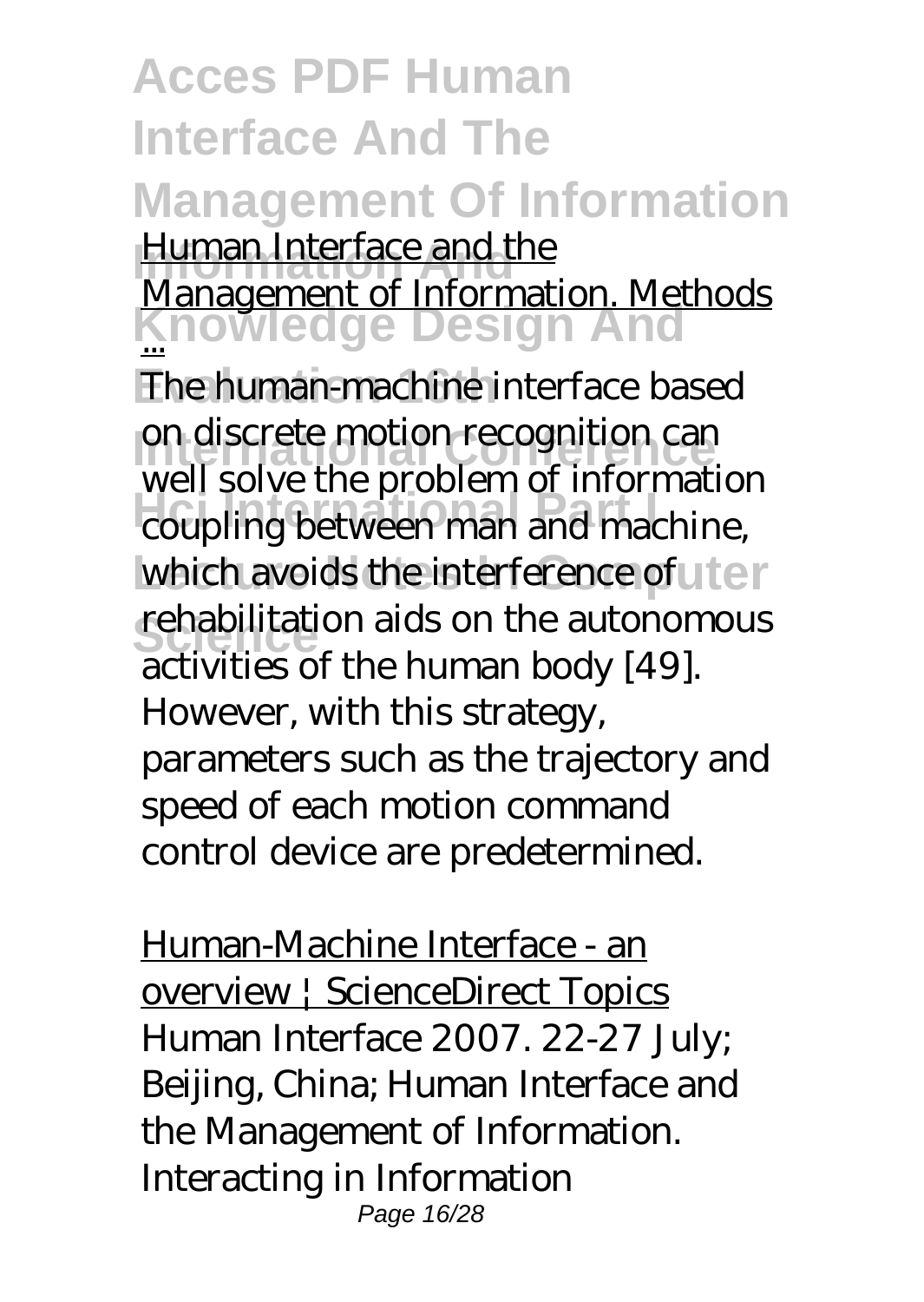**Environments. 125 Papers; 1 Volume; Information Interface and the Knowledge Design And** Techniques and Tools in Information Design. 115 Papers; 1 Volume Management of Information. Methods,

**International Conference** International Conference on Human

Interface and the ...<sup>131</sup> Part I Buy Human Interface and the puter **Management of Information.** Interacting with Information (Lecture Notes in Computer Science) 2011 by Gavriel Salvendy, Michael J. Smith (ISBN: 9783642216688) from Amazon's Book Store. Everyday low prices and free delivery on eligible orders.

The two-volume set LNCS 9734 and 9735 constitutes the refereed Page 17/28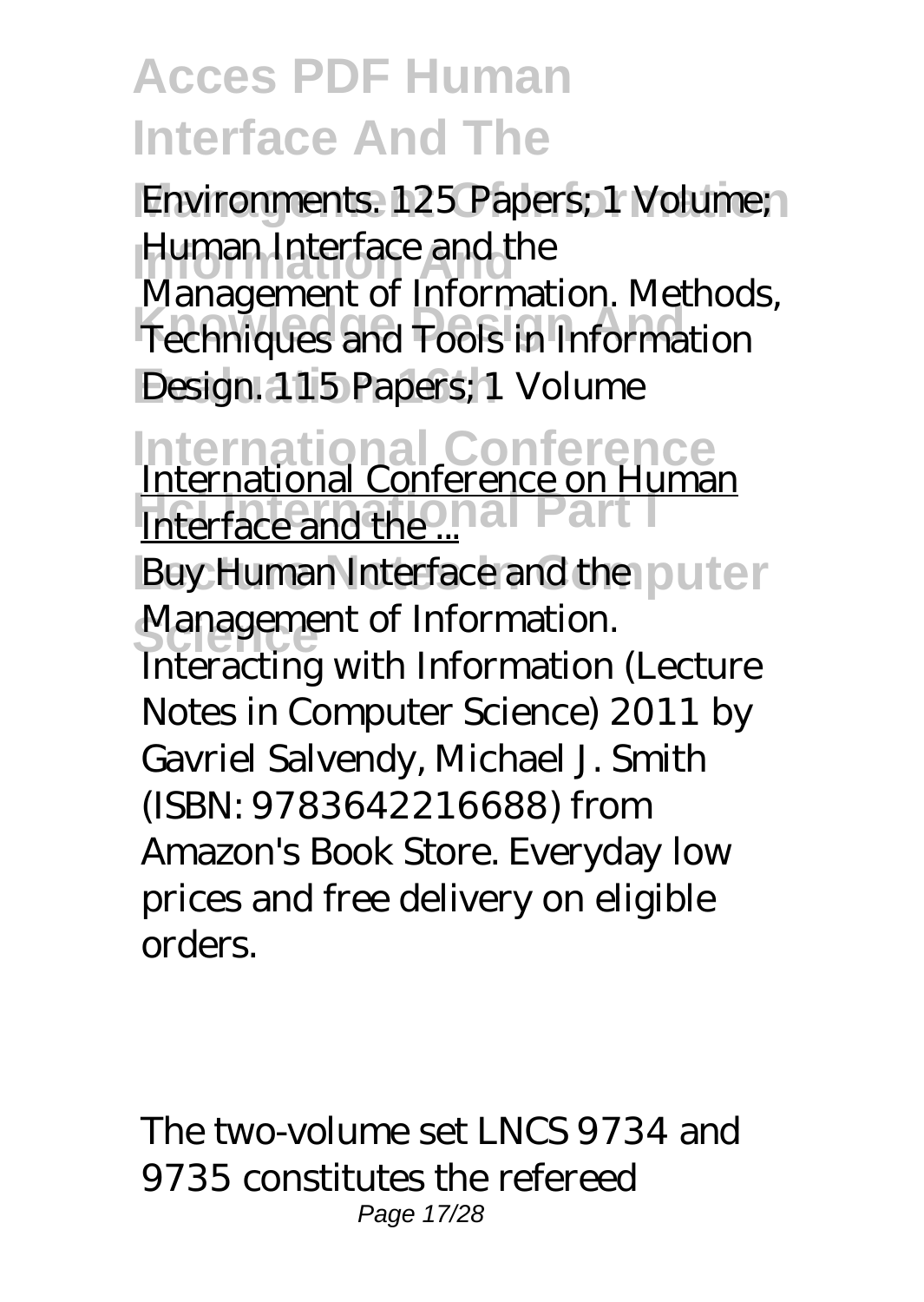proceedings of the Human Interface n **Information Analysis and the Management of Information Knowledge Design And** 18th International Conference on **Evaluation 16th** Human-Computer Interaction, HCII 2016, held in Toronto, Canada, in July<br>2016, L<sup>I</sup>CU 2016, westined study of **Hci International Part I** 4354 submissions of which 1287 papers were accepted for publication after a careful reviewing process. thematic track, held as part of the 2016. HCII 2016 received a total of These papers address the latest research and development efforts and highlight the human aspects of design and use of computing systems. The papers accepted for presentation thoroughly cover the entire field of human-computer interaction, addressing major advances in knowledge and effective use of computers in a variety of application areas This volume contains papers addressing the following major topics: Page 18/28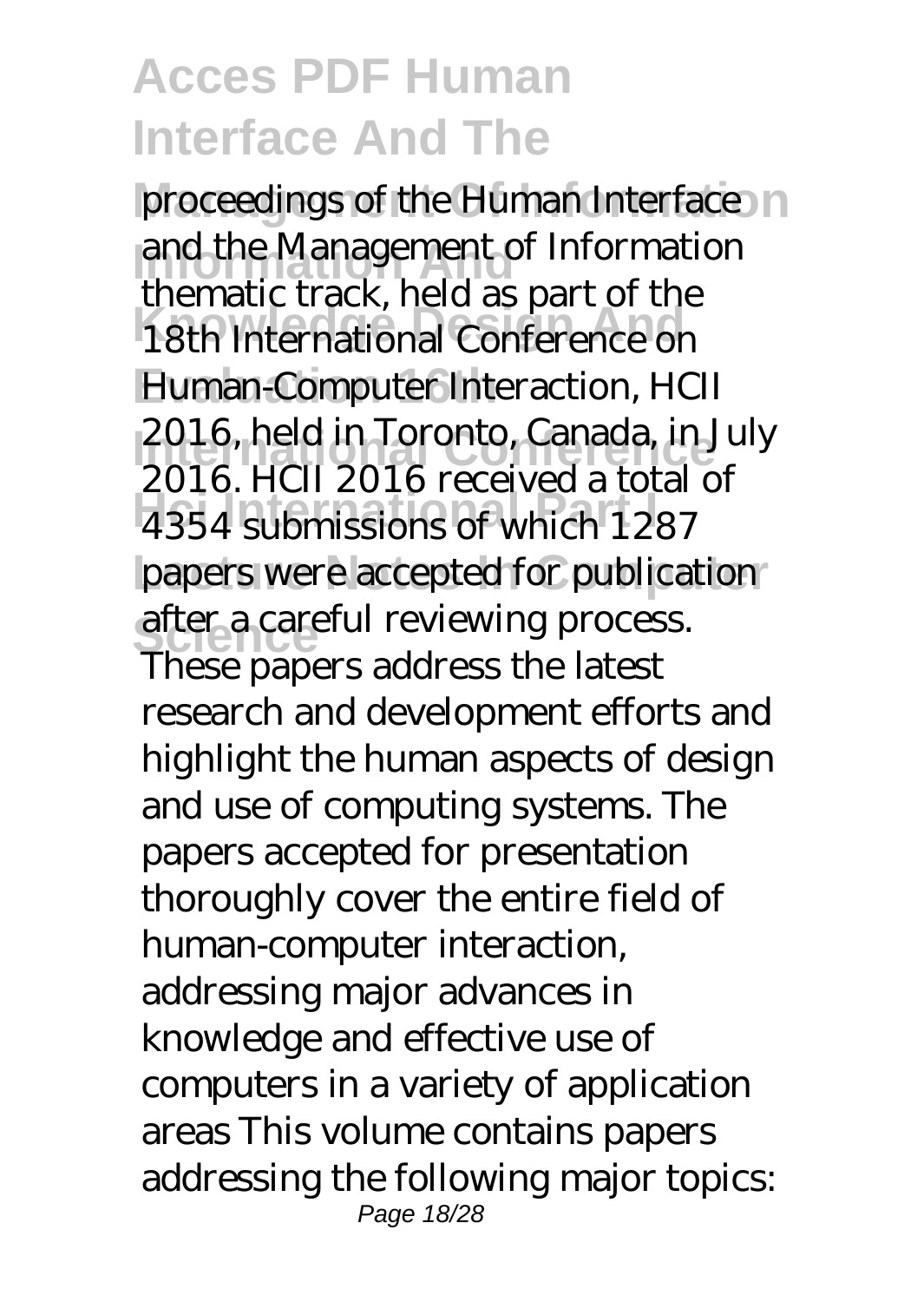information presentation; big data on **Information And** visualization; information analytics; design, human-centered design; haptic, tactile and multimodal interaction<sub>onal</sub> Conference discovery and exploration; interaction

The two-volume set LNCS 10273 and 10274 constitutes the refereed uter proceedings of the thematic track on Human Interface and the Management of Information, held as part of the 19th HCI International 2017, in Vancouver, BC, Canada, in July 2017. HCII 2017 received a total of 4340 submissions, of which 1228 papers were accepted for publication after a careful reviewing process. The 102 papers presented in these volumes were organized in topical sections as follows: Part I: Visualization Methods and Tools; Page 19/28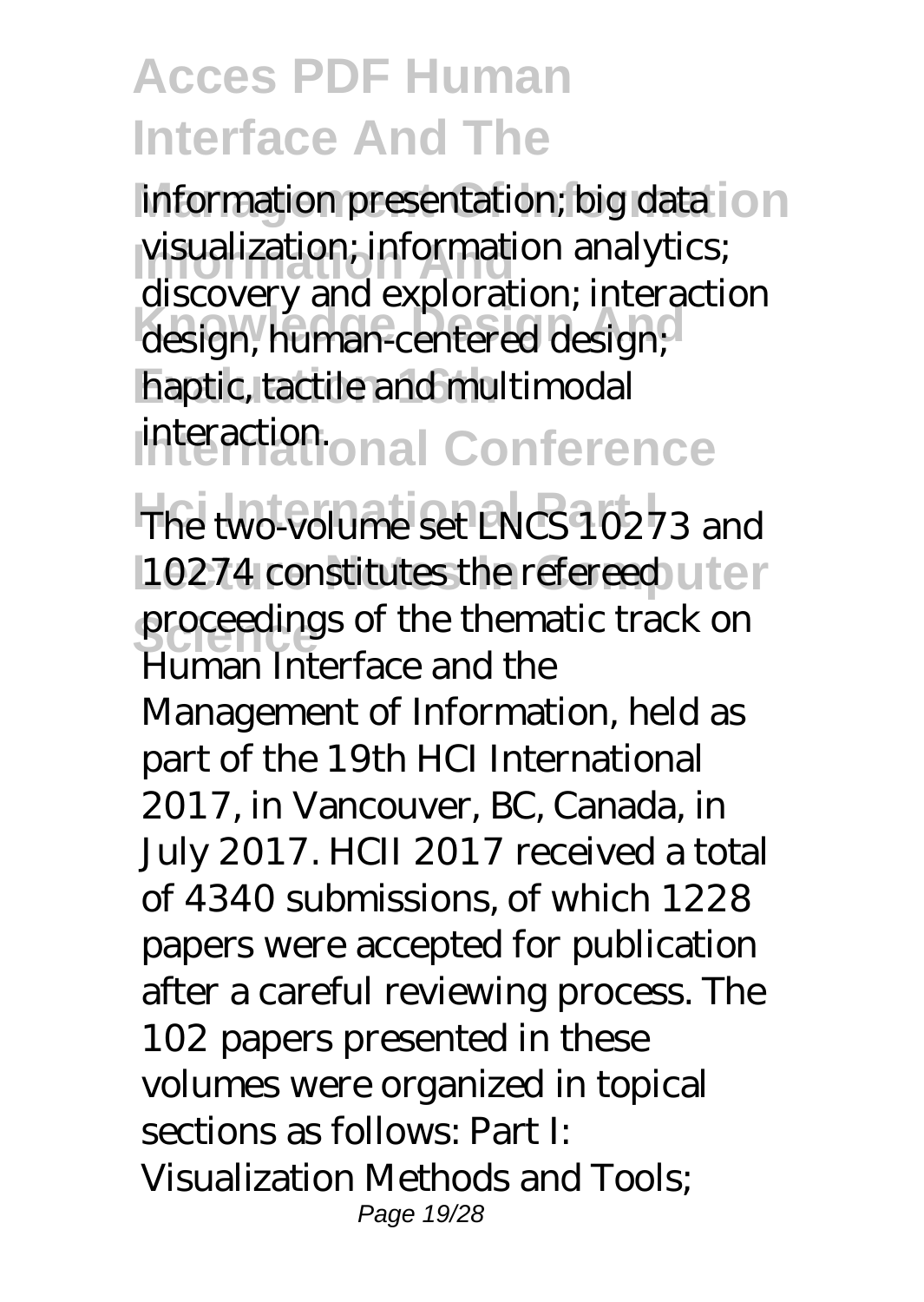Information and Interaction Design; 0 n **Information Andrew Management;**<br>Andrew and International Internation *Part II: Information and Learning* **Information in Virtual and Augmented International Reality; Recommender and Decision Support Systems**, *Hitchigent System* Communities; Case Studies. mputer Multimodal and Embodied Interaction. Support Systems; Intelligent Systems;

#### **Science** The two-volume set LNCS 9172 and

9173 constitutes the refereed proceedings of the Human Interface and the Management of Information thematic track, held as part of the 17th International Conference on Human-Computer Interaction, HCII 2015, held in Los Angeles, CA, USA, in August 2015, jointly with 15 other thematically similar conferences. The total of 1462 papers and 246 posters presented at the HCII 2015 Page 20/28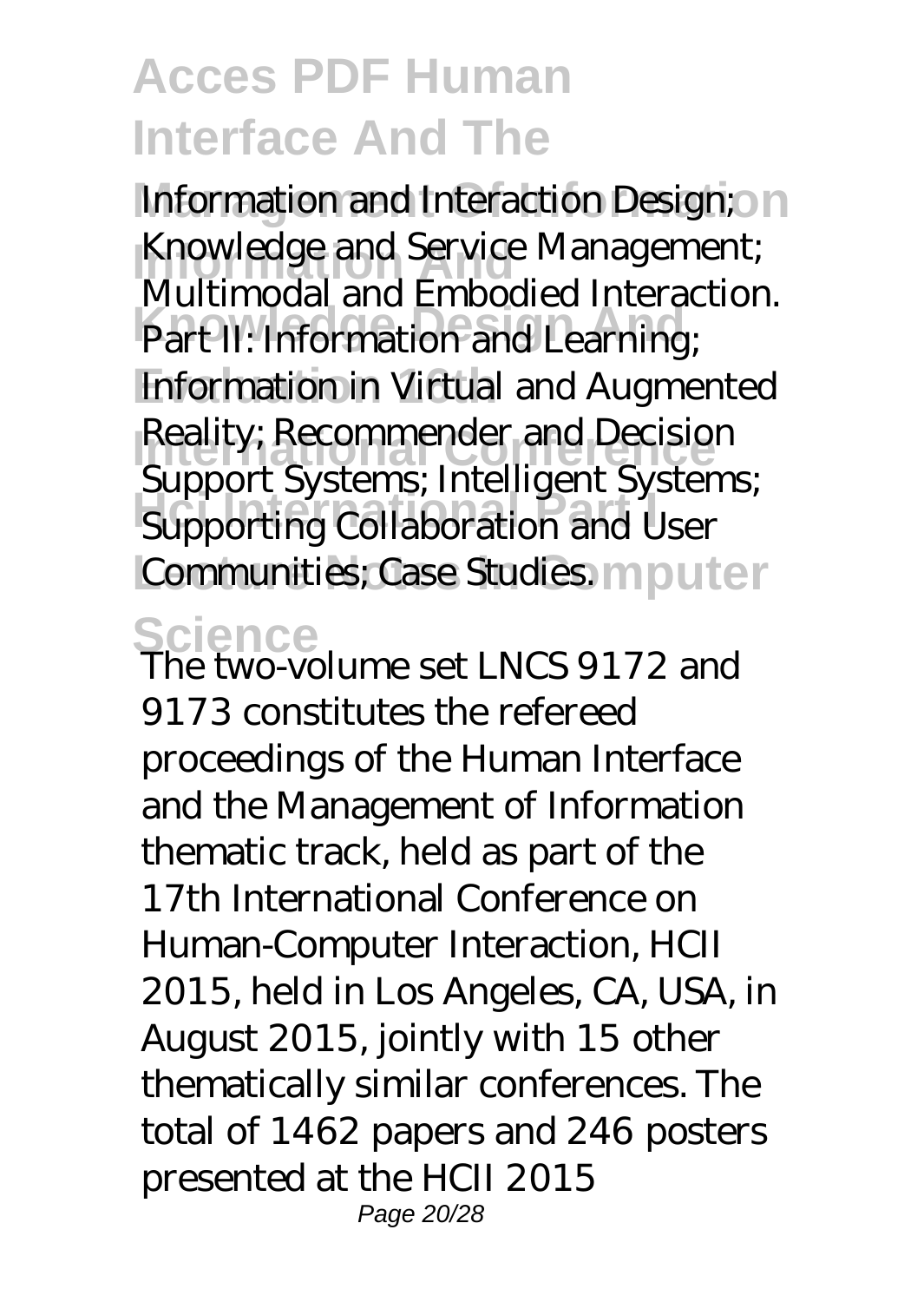conferences were carefully reviewed and selected from 4843 submis<br>These papers address the latest **Knowledge Design And** research and development efforts and highlight the human aspects of design and use of computing systems. The **Hci International Part I** thoroughly cover the entire field of human-computer interaction, puter **Science Science**<br>
addressing major advances in and selected from 4843 submissions. papers accepted for presentation knowledge and effective use of computers in a variety of application areas. This volume contains papers addressing the following major topics: information visualization; information presentation; knowledge management; haptic, tactile and multimodal interaction; service design and management; user studies.

This two-volume set LNCS 6771 and 6772 constitutes the refereed Page 21/28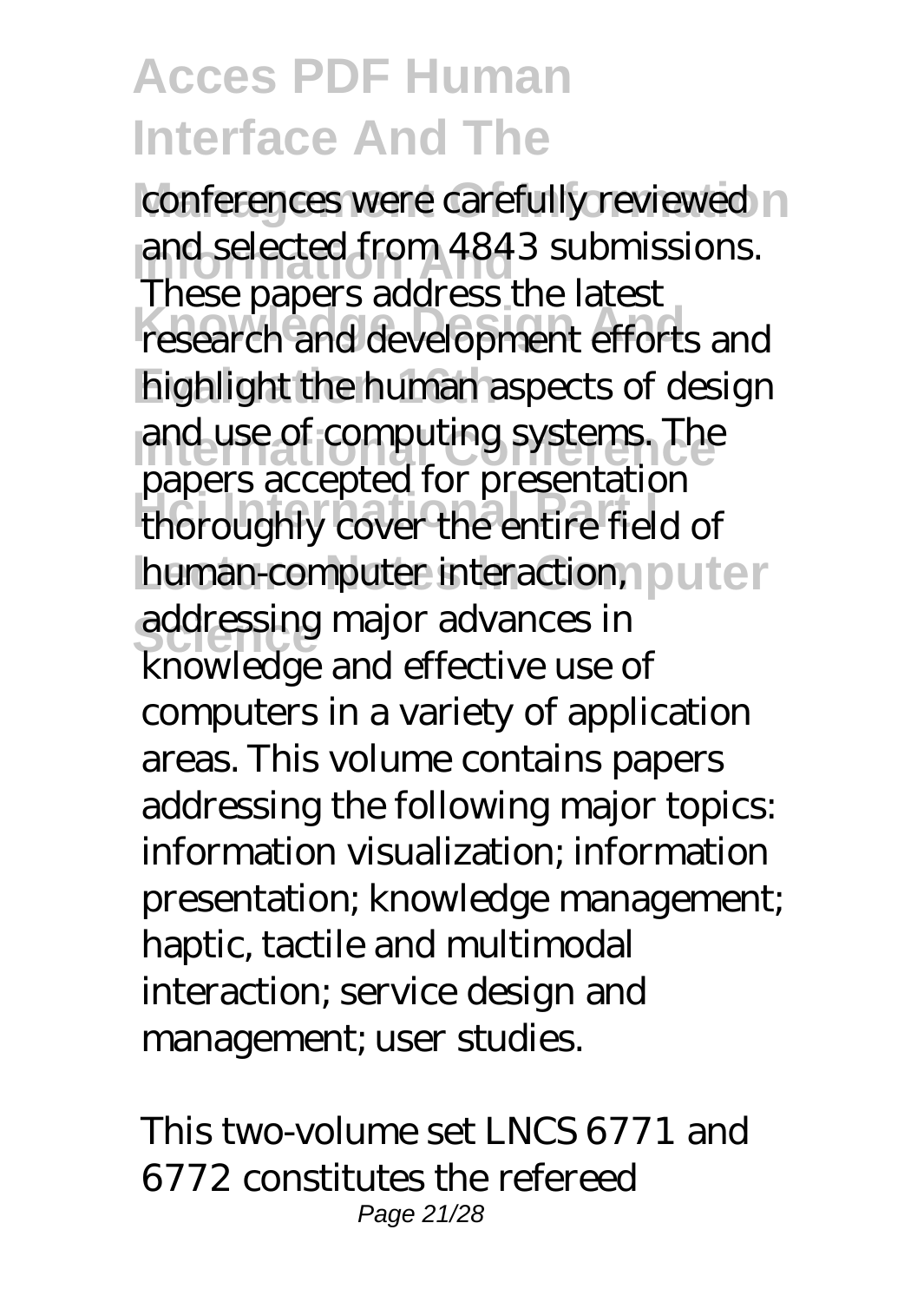proceedings of the Symposium on ion **Human Interface 2011, held in Knowledge Design And** framework of the 14th International **Conference on Human-Computer** Interaction, HCII 2011 with 10 other **Hci International Part I** 137 revised papers presented in the two volumes were carefully reviewed and selected from numerous Orlando, FL, USA in July 2011 in the thematically similar conferences. The submissions. The papers accepted for presentation thoroughly cover the thematic area of human interface and the management of information. The 62 papers of this second volume address the following major topics: access to information; supporting communication; supporting work, collaboration; decision-making and business; mobile and ubiquitous information; and information in aviation.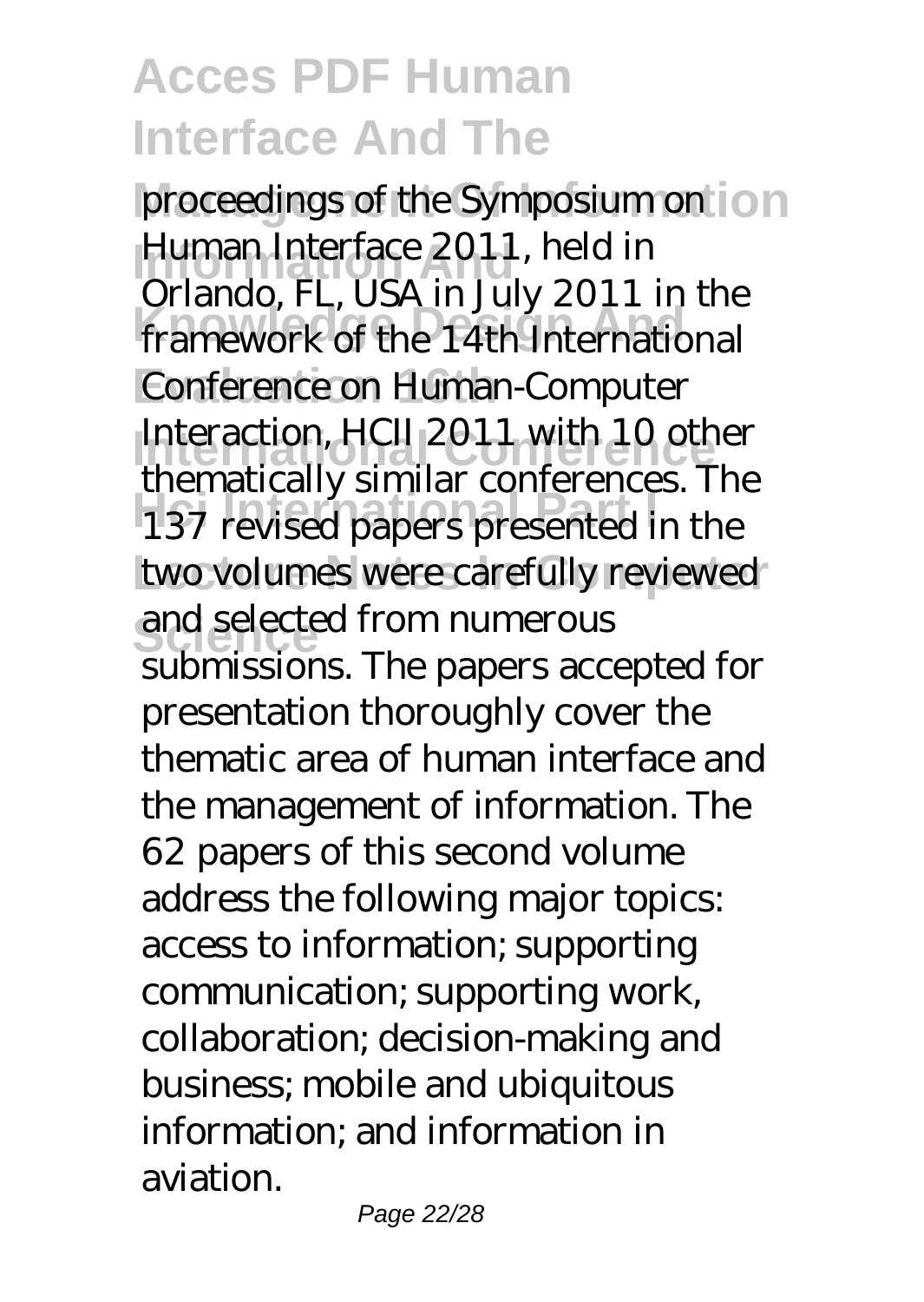### **Acces PDF Human Interface And The Management Of Information Information And**

This two-volume set LNCS 6771 and **Evaluation 16th** 6772 constitutes the refereed **International Conference**<br>Proceedings of the Symposium on **Hci International Part I** Orlando, FL, USA in July 2011 in the framework of the 14th International **Conference on Human-Computer** Human Interface 2011, held in Interaction, HCII 2011 with 10 other thematically similar conferences. The 137 revised papers presented in the two volumes were carefully reviewed and selected from numerous submissions. The papers accepted for presentation thoroughly cover the thematic area of human interface and the management of information. The 75 papers of this first volume address the following major topics: design and development methods and tools; Page 23/28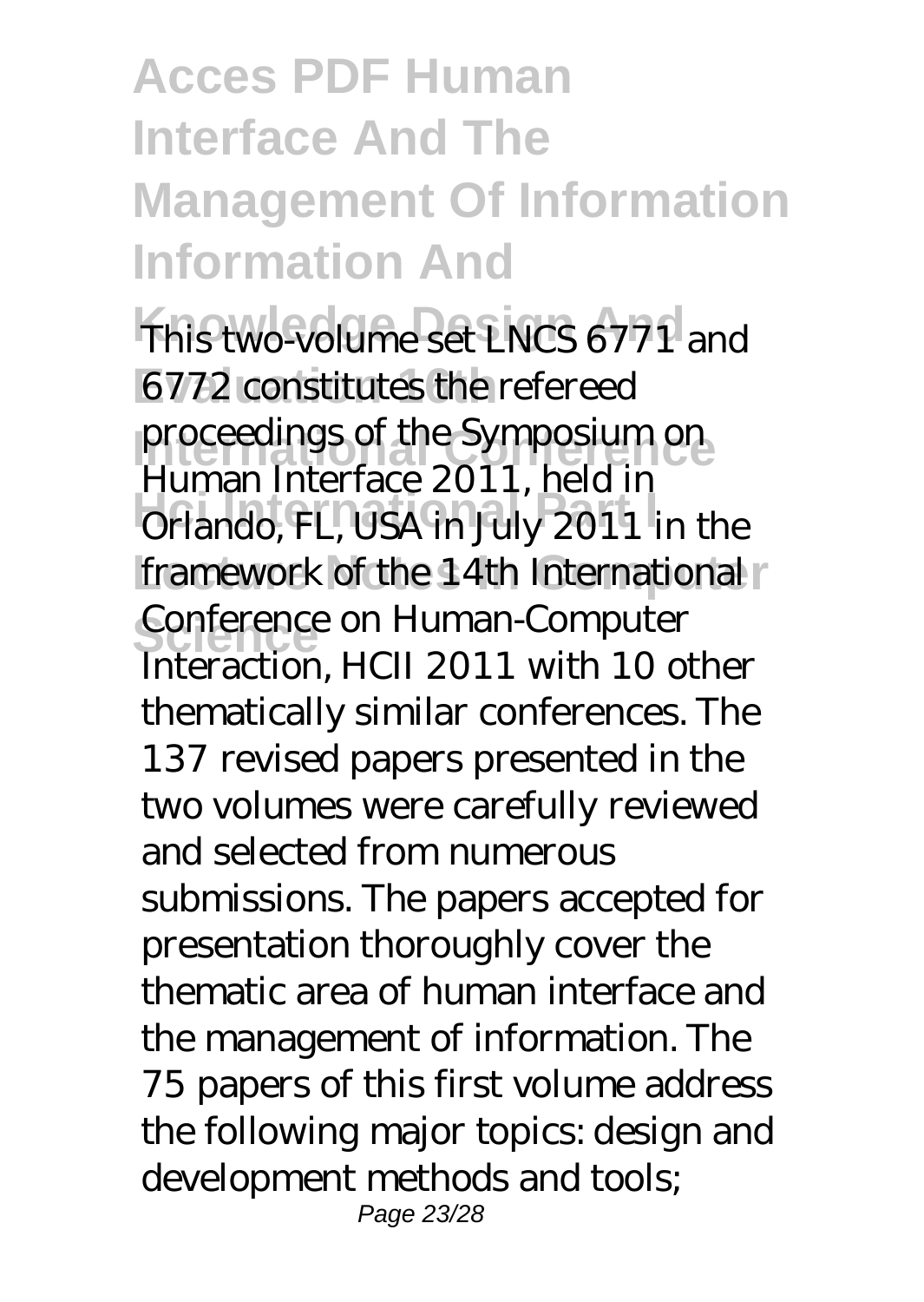information and user interfaces at ion **Information and**<br> **Information and**<br> **Information Knowledge Design And** touch and gesture interfaces; adaption and personalisation; and measuring and recognising human behavior. applications; security and privacy;

#### **Hci International Part I Lecture Notes In Computer**

This two-volume set LNCS 13305 -13306 constitutes the thoroughly refereed proceedings of the thematic area Human Interface and the Management of Information, HIMI 2022, which was held as part of HCI International 2022 and took place virtually during June 26-July 1, 2022. The total of 1271 papers and 275 poster papers included in the 39 HCII 2022 proceedings volumes was carefully reviewed and selected from 5487 submissions. The papers Page 24/28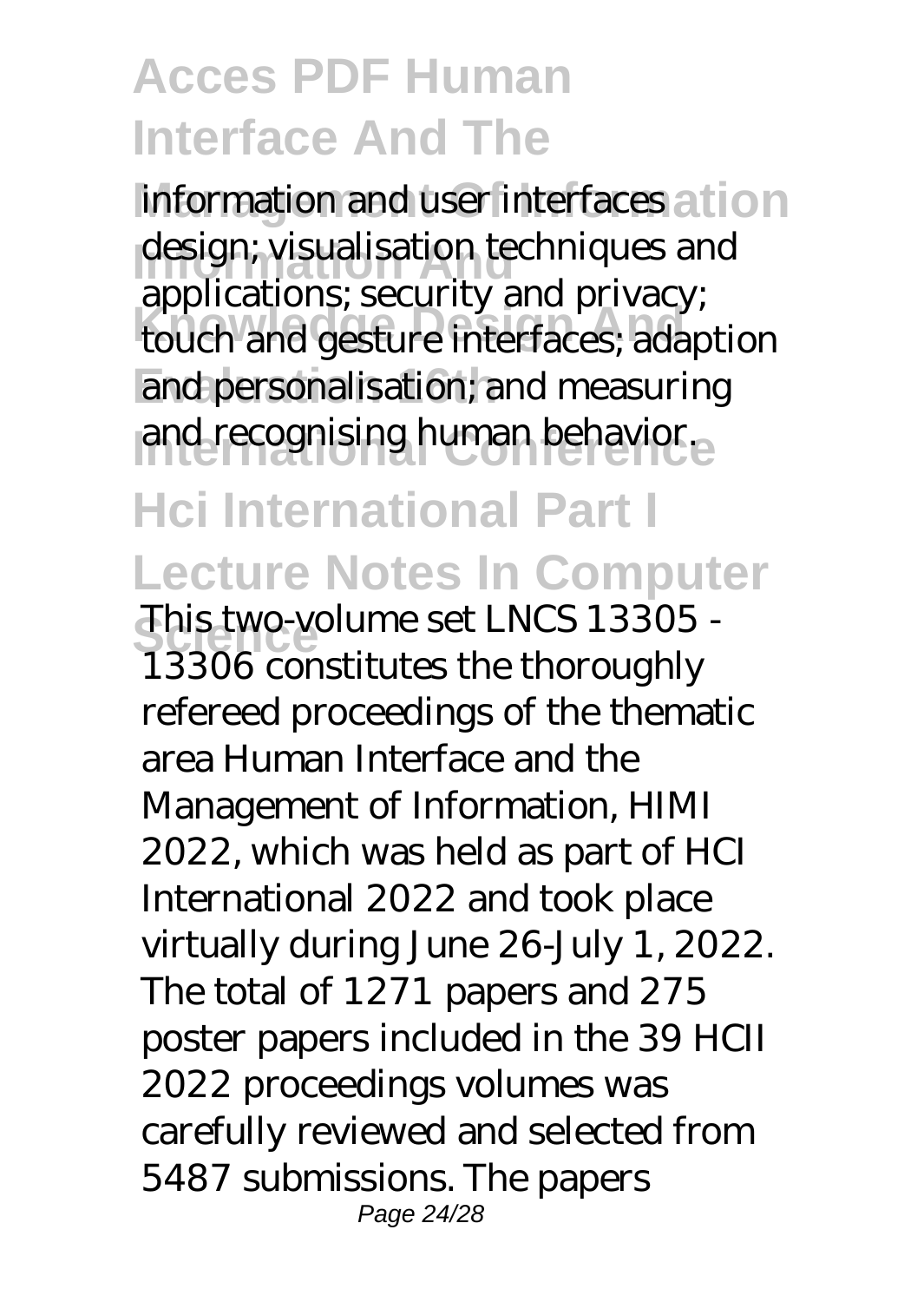included in the HCII-HIMI volume set **Information Andrew Merce organized in topical sections as Knowledge Design And** design approaches; information design and quality; visual design; visualization and big data;<br>*Information* and it contributes **Hci International Part I** Part II: Recommender systems; robots and avatars appearance and nputer embodiment; information in virtual follows: Part I: Human-centered Information, cognition and learning. and augmented reality; information in complex technological environments.

This two-volume set LNCS 13305 - 13306 constitutes the thoroughly refereed proceedings of the thematic area Human Interface and the Management of Information, HIMI 2022, which was held as part of HCI International 2022 and took place virtually during June 26-July 1, 2022. The total of 1271 papers and 275 Page 25/28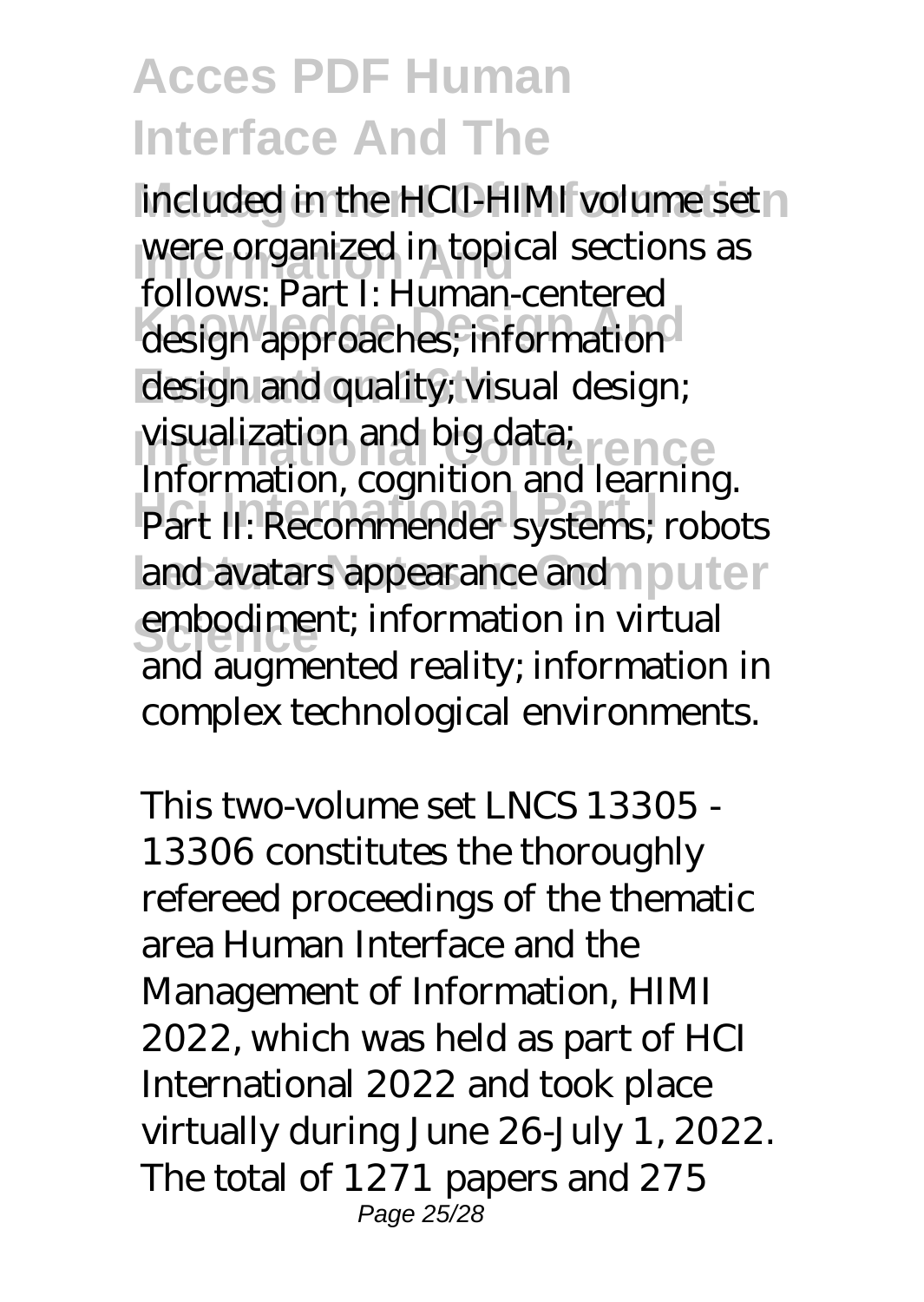poster papers included in the 39 HCII 2022 proceedings volumes was **Example Denote Canadia** Belge Canadian Belge Canadian Belge Canadian Belge Canadian Belge Canadian Belge Canadian Belge Canadian Belge Canadian Belge Canadian Belge Canadian Belge Canadian Belge Canadian Belge Canadian Be **Evaluation 16th** included in the HCII-HIMI volume set **International Conference**<br> **I** Conference of the sections as design approaches; information design and quality; visual design; ter visualization and big data; carefully reviewed and selected from follows: Part I: Human-centered Information, cognition and learning. Part II: Recommender systems; robots and avatars appearance and embodiment; information in virtual and augmented reality; information in complex technological environments.

The two-volume set LNCS 8521 and 8522 constitutes the refereed proceedings of the Human Interface and the Management of Information thematic track, held as part of the Page 26/28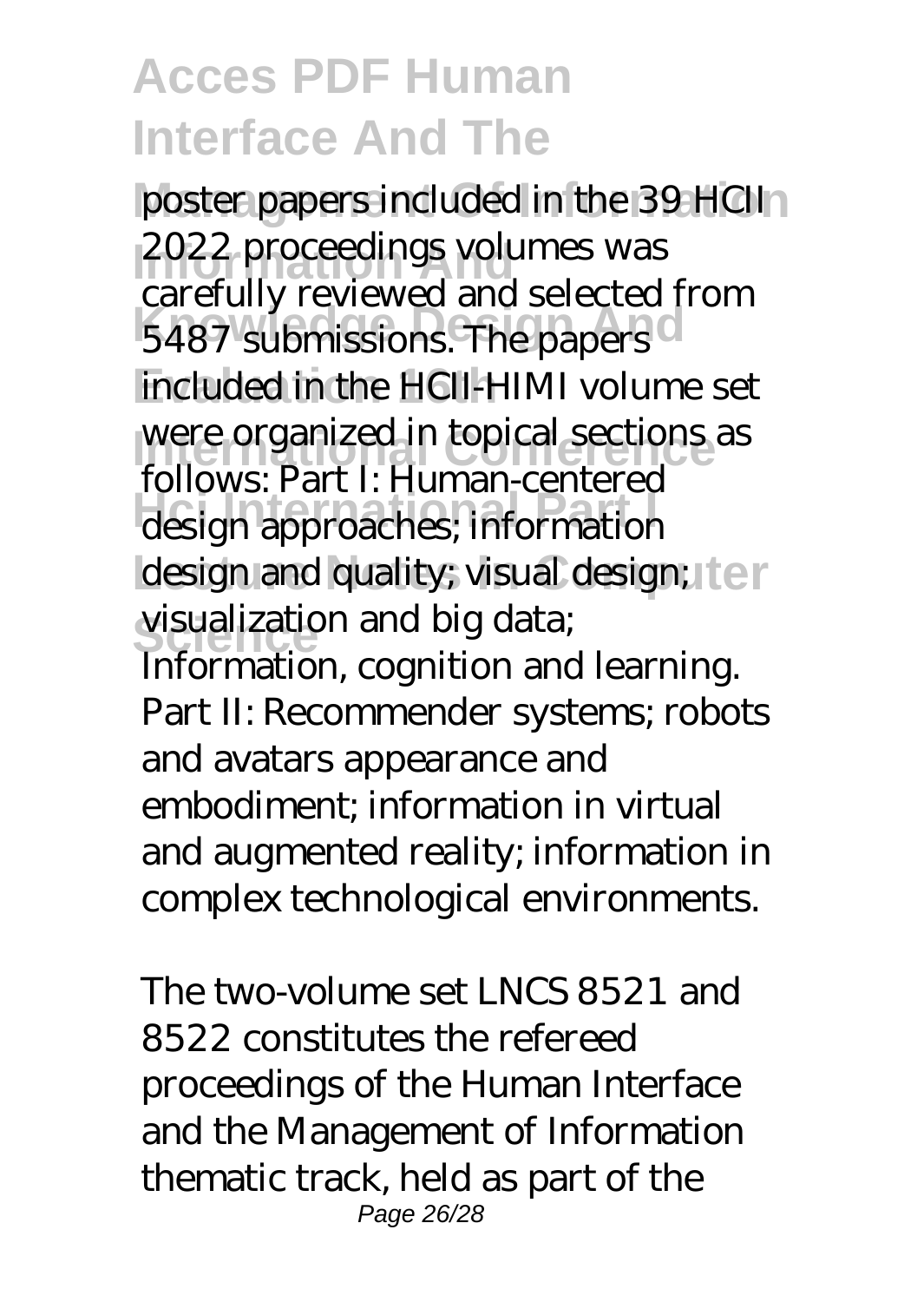16th International Conference on **101 Human-Computer Interaction, HCII**<br> **2014 Josef in Ungelian** Guesse in Let 1, here in 1 letaking, an ecce,<br>June 2014, jointly with 13 other thematically similar conferences. The **International Conference**<br> **International Conference Hci International Part I** conferences were carefully reviewed and selected from 4766 submissions. **Scheen These papers address the latest** 2014, held in Heraklion, Greece, in presented at the HCII 2014 research and development efforts and highlight the human aspects of design and use of computing systems. The papers accepted for presentation thoroughly cover the entire field of human-computer interaction, addressing major advances in knowledge and effective use of computers in a variety of application areas. This volume contains papers addressing the following major topics: visualization methods and techniques; Page 27/28